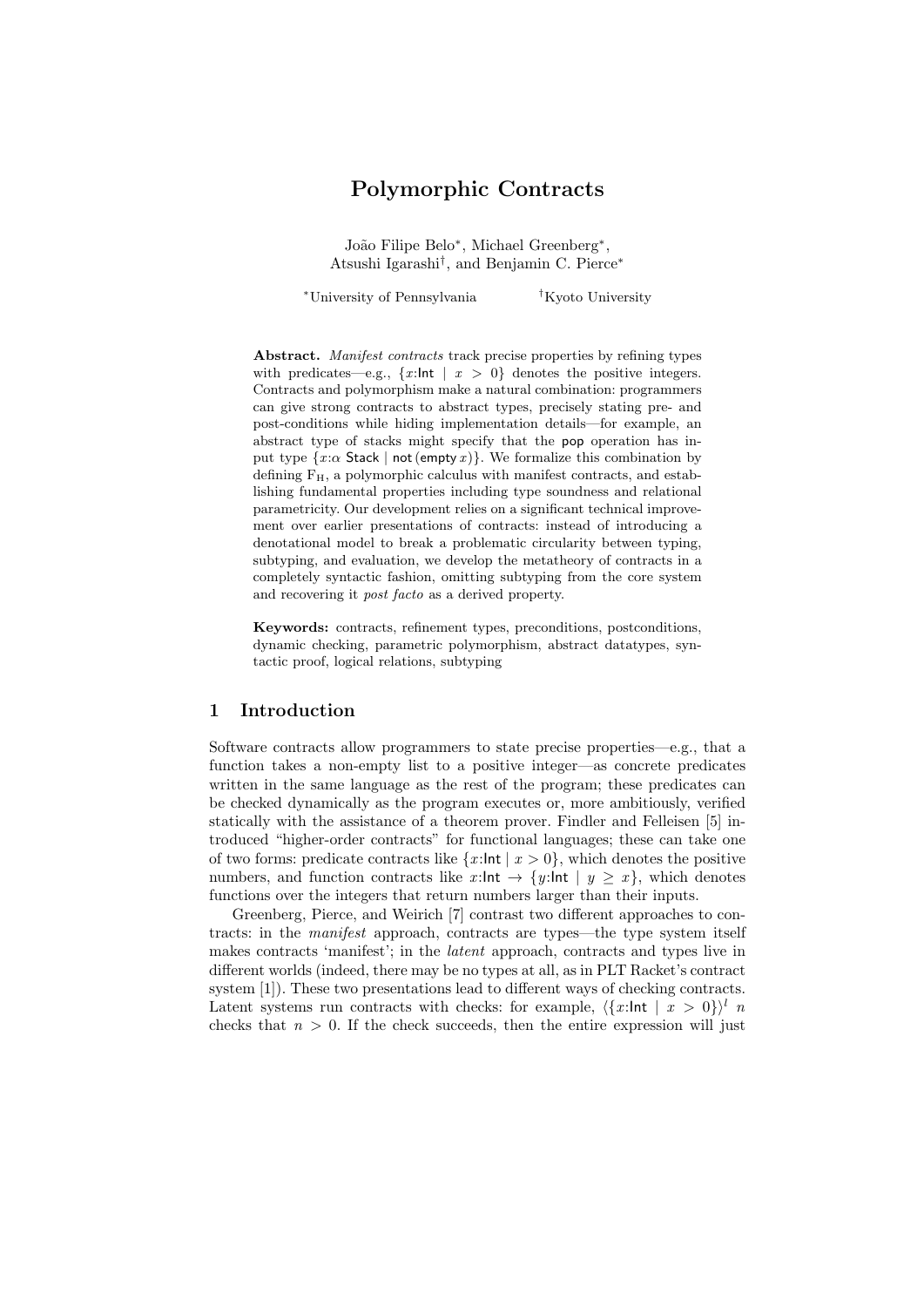return n. If it fails, then the entire program will "blame" the label  $l$ , raising an uncatchable exception  $\Uparrow l$ , pronounced "blame l". Manifest systems use casts,  $\int \int \text{Int} \Rightarrow \{x : \text{Int} \mid x > 0\}$  to convert values from one type to another (the lefthand side is the *source* type and the right-hand side is the *target* type). For predicate contracts, a cast will behave just like a check on the target type: applied to n, the cast either returns n or raises  $\Uparrow l$ . Checks and casts differ when it comes to function contracts. A function check  $(\langle T_1 \to T_2 \rangle^l v) v'$  will reduce to  $\langle T_2 \rangle^l$  (v  $(\langle T_1 \rangle^l v')$ ), giving v the argument checked at the domain contract and checking that the result satisfies the codomain contract. A function cast ( $\langle T_{11} \rightarrow$  $T_{12} \Rightarrow T_{21} \rightarrow T_{22}$ <sup>l</sup> v) v' will reduce to  $\langle T_{12} \Rightarrow T_{22} \rangle$ <sup>l</sup> (v( $\langle T_{21} \Rightarrow T_{11} \rangle$ <sup>l</sup> v')), wrapping the argument  $v'$  in a (contravariant) cast between the domain types and wrapping the result of the application in a (covariant) cast between the codomain types. The differences between checks and casts are discussed at length in [7]. Both presentations have their pros and cons: latent contracts are simpler to design and extend, while manifest contracts make a clearer connection between the static constraints captured by types and the dynamic checks performed by casts. In this work, we consider the manifest approach and endeavor to tame its principal drawback: the complexity of its metatheory. We summarize the issues here, comparing our work to previous approaches more thoroughly in Section 6.

Subtyping is the main source of complexity in the most expressive manifest calculi—those which have dependent functions and allow arbitrary terms in refinements [7, 10]. These calculi have subtyping for two reasons. First, subtyping helps preserve types when evaluating casts with predicate contracts: if  $\ln t \Rightarrow \{x : \ln t \mid x > 0\}^l n \longrightarrow^* n$ , then we need to type n at  $\{x : \ln t \mid x > 0\}$ . Subtyping gives it to us, allowing  $n$  to be typed at any predicate contract it satisfies. Second, subtyping can show the equivalence of types with different but related term substitutions. Consider the standard dependent-function application rule:

$$
\frac{\Gamma \vdash e_1 : (x: T_1 \to T_2) \qquad \Gamma \vdash e_2 : T_1}{\Gamma \vdash e_1 \, e_2 : T_2[e_2/x]}
$$

If  $e_2 \longrightarrow e'_2$ , how do  $T_2[e_2/x]$  and  $T_2[e'_2/x]$  relate? (An important question when proving preservation!) Subtyping shows that these types are really the same: the first type parallel reduces to the second, and it can be shown that parallel reduction between types implies mutual subtyping—that is, equivalence.

Subtyping brings its own challenges, though. A naïve treatment of subtyping introduces a circularity in the definition of the type system. Existing systems break this circularity by defining judgements in a careful order: first the evaluation relation and the corresponding parallel reduction relation; then a denotational semantics based on the evaluation relation and subtyping based on the denotational semantics; and finally the syntactic type system. Making this carefully sequenced series of definitions hold together requires a long series of tedious lemmas relating evaluation and parallel reduction. The upshot is that existing manifest calculi have taken considerable effort to construct.

We propose here a simpler approach to manifest calculi that greatly simplifies their definition and metatheory. Rather than using subtyping, we define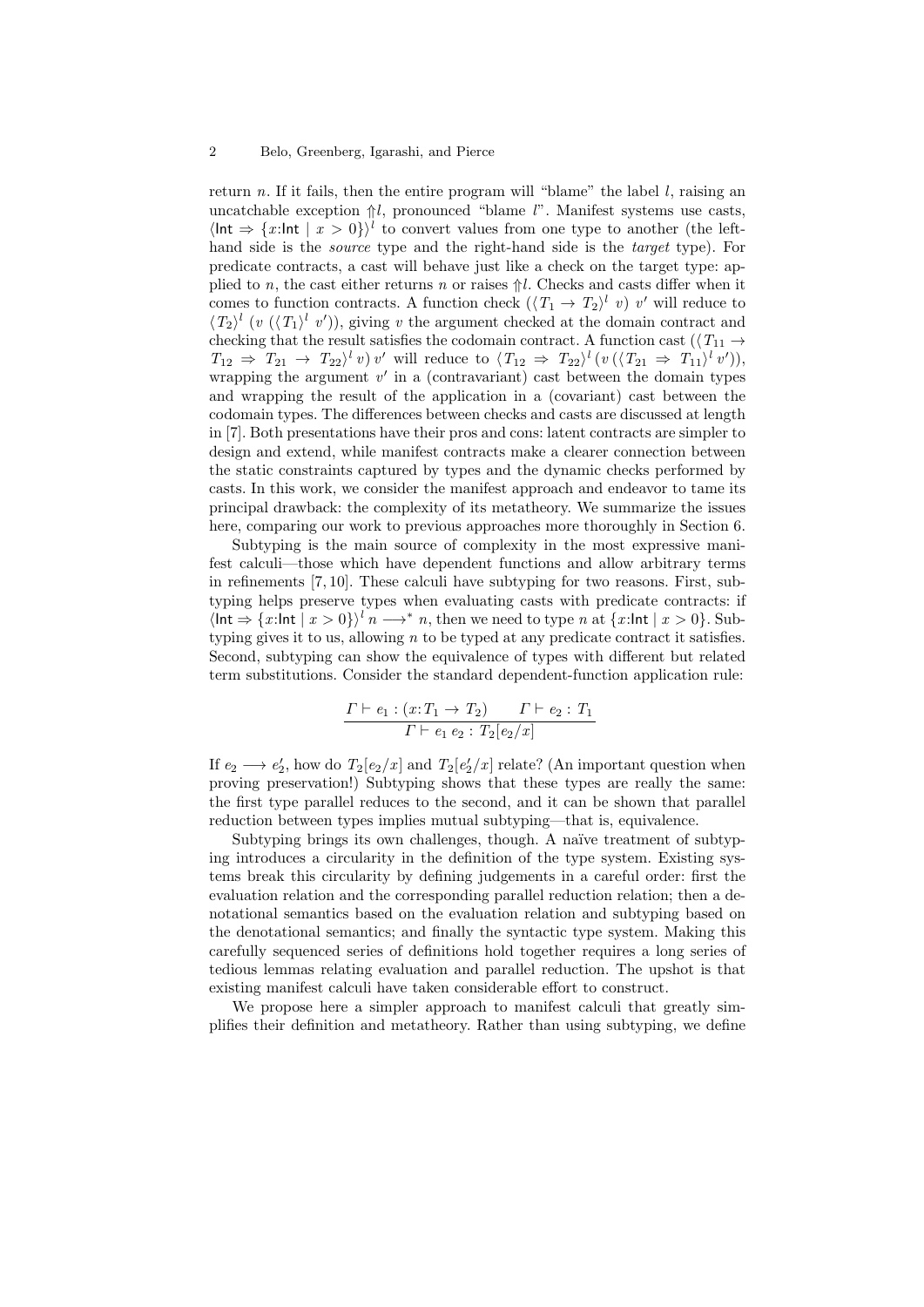a type conversion relation based on parallel reduction. This avoids the original circularity without resorting to denotational semantics. Indeed, we can use this type conversion to give a completely syntactic account of type soundness—with just a few easy lemmas relating evaluation and parallel reduction. Moreover, eliminating subtyping doesn't fundamentally weaken our approach, since we can define a subtyping relation and prove its soundness post facto.

We bring this new technique to bear on  $F_H$ , a manifest calculus with parametric polymorphism. Researchers have already studied the dynamic enforcement of parametric polymorphism in languages that mix (conventional, un-refined) static and dynamic typing (see Section 6); here we study the *static* enforcement of parametric polymorphism in languages that go beyond conventional static types by adding refinement types and dependent function contracts. Concretely, we offer four main contributions:

- 1. We devise a simpler approach to manifest contract calculi and apply it to FH, proving type soundness using straightforward syntactic methods [18].
- 2. We offer the first operational semantics for general refinements, where refinements can apply to any type—not just base types.
- 3. We prove that  $F_H$  is relationally parametric—establishing that contract checking does not interfere with this desirable property.
- 4. We define a post facto subtyping relation and prove that "upcasts" from subtypes to supertypes always succeed in  $F_H$ , i.e., that subtyping is sound.

We begin with some examples in Section 2. We then describe  $F_H$  and prove type soundness in Section 3. We prove parametricity in Section 4 and the upcast lemma in Section 5. We discuss related work in Section 6 and conclude with ideas for future work in Section 7.

# 2 Examples

Like other manifest calculi,  $F_H$  checks contracts with casts: the cast  $\langle T_1 \Rightarrow T_2 \rangle^{\dagger}$ takes a value of type  $T_1$  (the source type) and ensures that it behaves (and is treated) like a  $T_2$  (the target type). The l superscript is a *blame label*, used to differentiate between different casts and identify the source of failures. How we check  $\langle T_1 \Rightarrow T_2 \rangle^l v$  depends on the structure of  $T_1$  and  $T_2$ . Checking predicate contracts with casts is easy: if  $v$  satisfies the predicate of the target type, the entire application goes to  $v$ ; if not, then the program aborts, "raising" blame, written  $\Uparrow l$ . For example,  $\langle \text{Int } \Rightarrow \{x : \text{Int } | x > 0\} \rangle^l$  5  $\longrightarrow^*$  5, since 5 > 0. But  $\ln t \Rightarrow \{x : \ln t \mid x > 0\}^l \cup \rightarrow^* \Uparrow l$ , since  $0 \not\geq 0$ . When checking predicate contracts, only the target type matters—the type system guarantees that whatever value we have is well typed at the source type. Checking function contracts is a little trickier: what should  $\langle \text{Int} \rightarrow \text{Int} \Rightarrow \{x:\text{Int} \mid x > 0\} \rightarrow \{y:\text{Int} \mid y > 5\}\rangle^l v$ do? We can't just open up  $v$  and check whether it always returns positives. The solution is to decompose the cast into its parts:

 $\ln t \to \ln t \Rightarrow \{x:\ln t \mid x > 0\} \to \{y:\ln t \mid y > 5\}^l v \longrightarrow$  $\lambda x$ : { $x$ :Int |  $x > 0$ }. ( $\langle \ln t \Rightarrow \{y:\ln t \mid y > 5\} \rangle$ <sup>l</sup>  $(v (\langle \{x:\ln t \mid x > 0\} \Rightarrow \ln t \rangle^l x)))$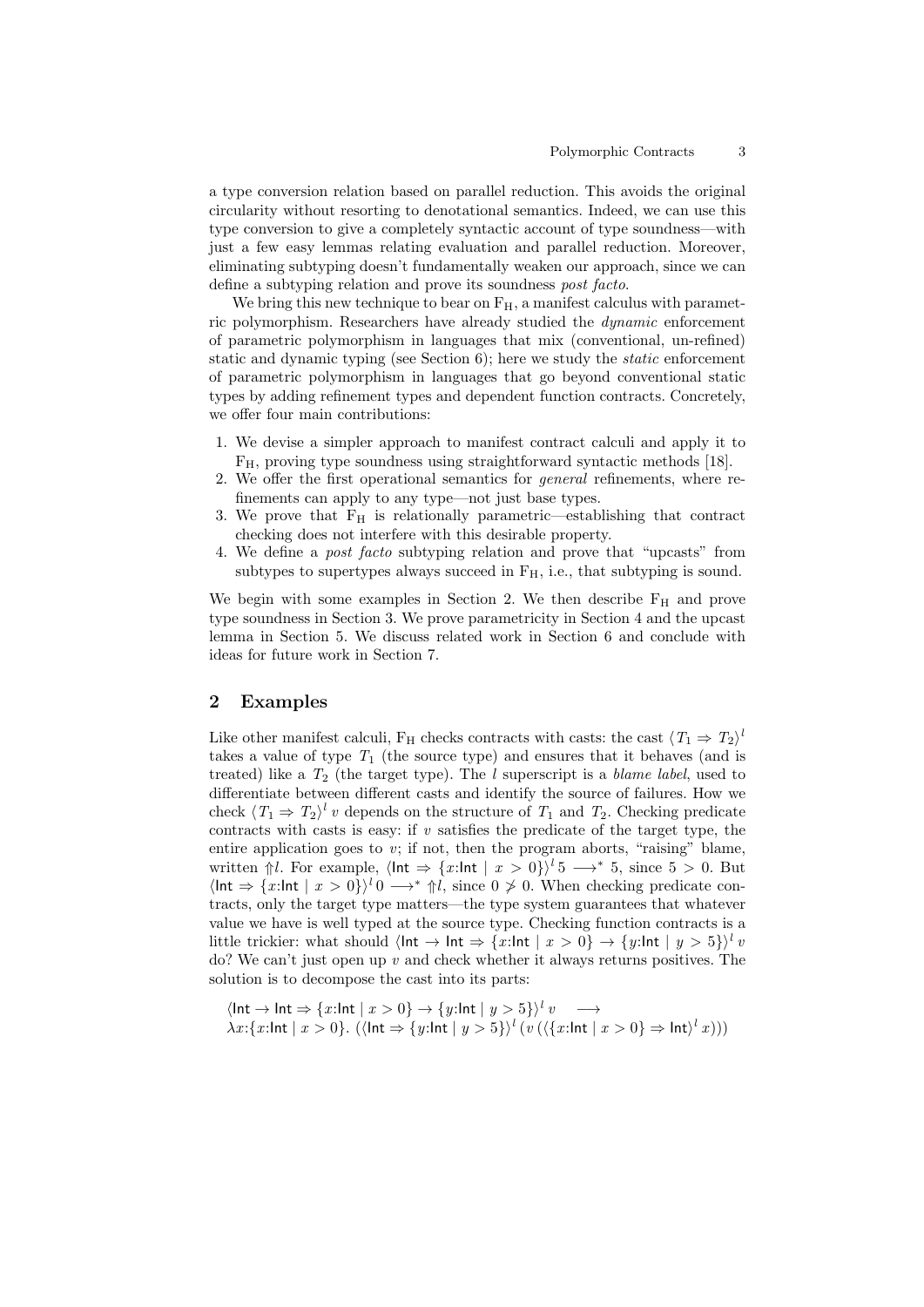Note that the domain cast is contravariant, while the codomain is covariant: the context will be forced by the type system to provide a positive number, so we need to cast the input to an appropriate type for  $v$ . (In this example, the contravariant cast  $\langle \{x : \text{Int} \mid x > 0\} \Rightarrow \text{Int}\rangle^l$  will always succeed.) After v returns, we run the covariant codomain cast to ensure that  $v$  didn't misbehave. So:

$$
\langle \ln t \to \ln t \Rightarrow \{x:\ln t \mid x > 0\} \to \{y:\ln t \mid y > 5\}^l (\lambda x:\ln t. \ x) \neq 6 \cdots \rangle^l (\lambda x:\ln t. \ 0) \neq 6 \cdots \rangle^l (\lambda x:\ln t. \ 0) (\langle \ln t \Rightarrow \{x:\ln t \mid x > 0\}^l) \to^* \pi^l
$$

Note that we omitted the case where a cast function is applied to 0. It is an important property of our system that 0 doesn't have type  $\{x:\mathsf{Int} \mid x > 0\}!$ 

With these preliminaries out of the way, we can approach our work: a manifest calculus with polymorphism. The standard polymorphic encodings of existential and product types transfer over to  $F_H$  without a problem. Indeed, our dependent functions allow us to go one step further and encode even dependent products such as  $(x : \text{Int}) \times \{y : \alpha \text{ List } | \text{ length } y = x\}$ , which represents lists paired with their lengths. Let's look at an example combining contracts and polymorphism—an abstract datatype of natural numbers.

$$
NAT : ∃α. (zero : α) × (succ : (α → α)) × (iszero : (α → Bool)) × (pred : {x : α | not (iszero x)} → α)
$$

(We omit the implementation, a standard Church encoding.) The NAT interface hides our encoding of the naturals behind an existential type, but it also requires that pred is only ever applied to terms of type  $\{x:\alpha \mid \text{not}(i) \in \mathcal{X}\}$ . Assuming that iszero  $v \longrightarrow^*$  true iff  $v =$  zero, we can infer that pred is never given zero as an argument. Consider the following expression, where  $I$  is the interface we specified for NAT and we omit the term binding for brevity:

unpack NAT :  $\exists \alpha$ . I as  $\alpha$ , in pred ( $\langle \alpha \Rightarrow \{x : \alpha \mid \text{not (iszero } x) \} \rangle^l$ zero) :  $\alpha$ 

The application of pred directly to zero would not be well typed, since zero :  $\alpha$ . On the other hand, the cast term is well typed, since we cast zero to the type we need. Naturally, this cast will ultimately raise  $\Uparrow l$ , because not (iszero zero)  $\longrightarrow^*$  false.

The example so far imposes constraints only on the use of the abstract datatype, in particular on the use of pred. To have constraints imposed also on the implementation of the abstract data type, consider the extension of the interface with a subtraction operation, sub, and a "less than or equal" predicate, leq. We now have the interface:

$$
I'=I\times(\text{leg}:\alpha\to\alpha\to\text{Bool})\times(\text{sub}:(x{:}\alpha\to\{y{:}\alpha\mid\text{leg}\ y\ x\}\to\{z{:}\alpha\mid\text{leg}\ z\ x\}))
$$

The sub function requires that its second argument isn't greater than the first, and it promises to return a result that isn't greater than the first argument.

We get contracts in interfaces by putting casts in the implementations. For example, the contracts on pred and sub are imposed when we "pack up" NAT; we write nat for the implementation type:

pack  $\langle$ nat, (zero, succ, iszero, pred, leq, sub)) as  $\exists \alpha$ . I'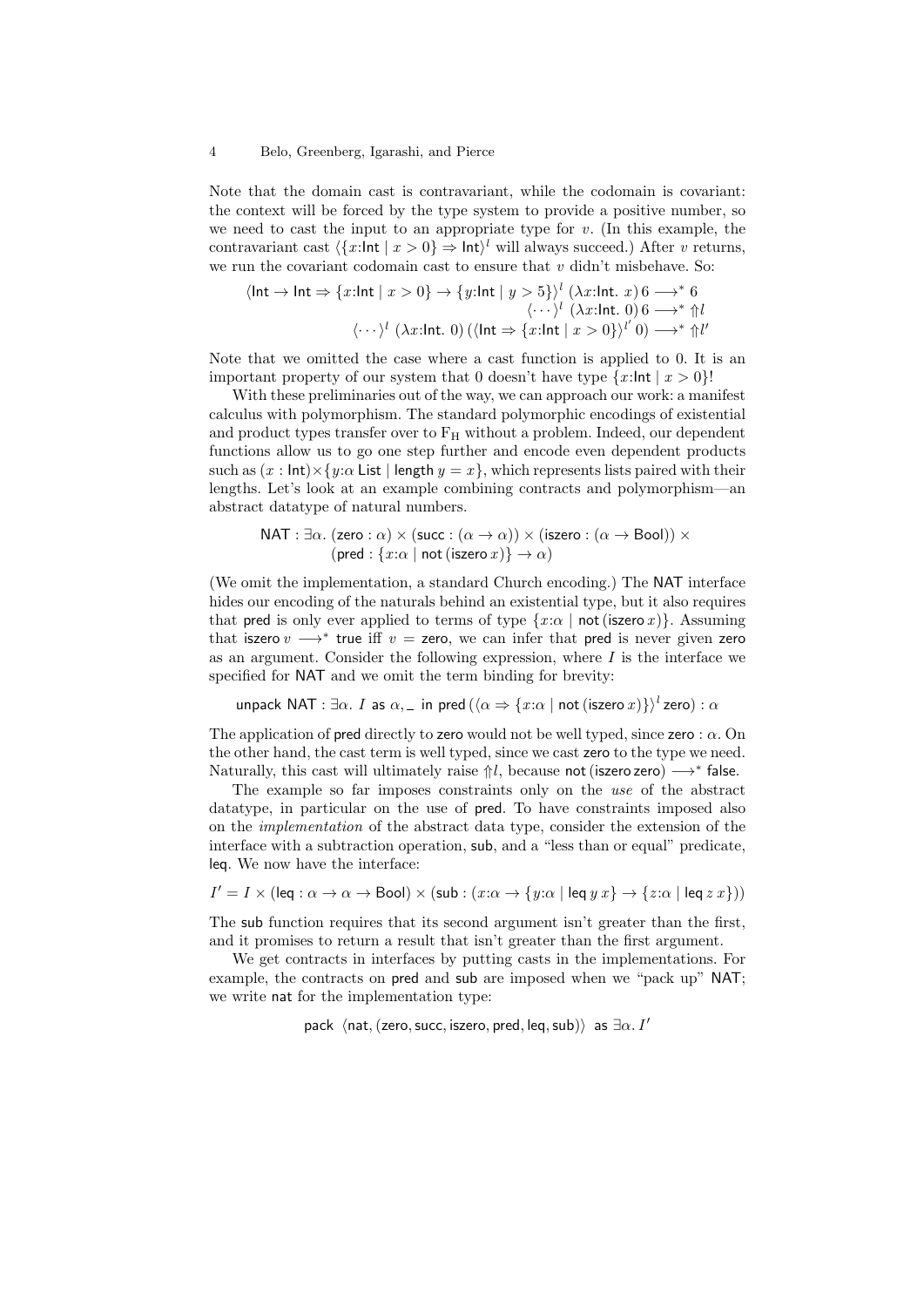Types and contexts  $T ::= B \mid \alpha \mid x : T_1 \rightarrow T_2 \mid \forall \alpha \cdot T \mid \{x : T \mid e\}$  $\Gamma ::= \emptyset | \Gamma, x : T | \Gamma, \alpha$ Terms  $e ::= x | k | op (e_1, ..., e_n) | \lambda x : T. e | \Lambda \alpha . e | e_1 e_2 | e T |$  $\langle T_1 \Rightarrow T_2 \rangle^l \mid \Uparrow l \mid \langle \{x: T \mid e_1\}, e_2, v \rangle^l$  $v ::= k \mid \lambda x : T. e \mid \Lambda \alpha . e \mid \langle T_1 \Rightarrow T_2 \rangle^{\lambda}$  $r ::= v | \Uparrow l$  $E ::= [\,] \; e_2 \; | \; v_1 \; [ \;] \; [ \; ] \; T \; | \; \langle \{x:T \; | \; e\}, [ \; ] \; , v \rangle^l \; | \; \text{op}(v_1,...,v_{i-1}, [ \; ] \; , e_{i+1},...,e_n)$ 

Fig. 1. Syntax for F<sup>H</sup>

where:

 $\mathsf{pred} = \langle \mathsf{nat} \rightarrow \mathsf{nat} \Rightarrow \{x \mathsf{:nat} \mid \mathsf{not}\, (\mathsf{iszero}\, x) \} \rightarrow \mathsf{nat} \rangle^l\, \mathsf{pred}'$  $\mathsf{sub} = \langle \mathsf{nat} \to \mathsf{nat} \to \mathsf{nat} \Rightarrow x{:}\mathsf{nat} \to \{y{:}\mathsf{nat} \mid \mathsf{leq}\ y\ x\} \to \{z{:}\mathsf{nat} \mid \mathsf{leq}\ z\ x\} \rangle^l \mathsf{sub}'$ 

That is, the existential type dictates that we must pack up cast versions of our implementations, pred' and sub'. Note, however, that the cast on pred' will never actually check anything at runtime: if we unfold the domain contract contravariantly, we see that  $\langle \{x : \text{nat} \mid \text{not}(\text{iszero } x) \} \Rightarrow \text{nat} \rangle^l$  is a no-op. Instead, clients of NAT can only call pred with terms that are typed at  $\{x:\text{nat} \mid \text{not}(i)$  i.e., by checking that values are nonzero with a cast into pred's input type. The story is the same for the contract on sub's second argument—the contravariant cast won't actually check anything. The codomain contract on sub, however, could fail if  $sub'$  mis-implemented subtraction.

We can sum up the situation for contracts in interfaces as follows: the positive parts of the interface type are checked and can raise blame—these parts are the responsibility of the implementation; the negative parts of the interface type are not checked by the implementation—clients must check these themselves before calling functions from the ADT. Distributing obligations in this way recalls Findler and Felleisen's seminal idea of client and server blame [5].

# 3 Defining  $F_H$

The syntax of  $F_H$  is given in Figure 1. For unrefined types we have: base types  $B$ , which must include Bool; type variables  $\alpha$ ; dependent function types  $x: T_1 \to T_2$ where x is bound in  $T_2$ ; and universal types  $\forall \alpha$ . T, where  $\alpha$  is bound in T. Aside from dependency in function types, these are just the types of the standard polymorphic lambda calculus. As usual, we write  $T_1 \rightarrow T_2$  for  $x: T_1 \rightarrow T_2$  when  $x$  does not appear free in  $T_2$ . We also have predicate contracts, or *refinement* types, written  $\{x:T \mid e\}$ . Conceptually,  $\{x:T \mid e\}$  denotes values v of type T for which  $e[v/x]$  reduces to true. For each B, we fix a set  $\mathcal{K}_B$  of the constants in that type; we require our typing rules for constants and our typing and evaluation rules for operations to respect this set. We also require that  $K_{\text{Bool}} = \{\text{true}, \text{false}\}.$ 

In the syntax of terms, the first line is standard for a call-by-value polymorphic language: variables, constants, several monomorphic first-order operations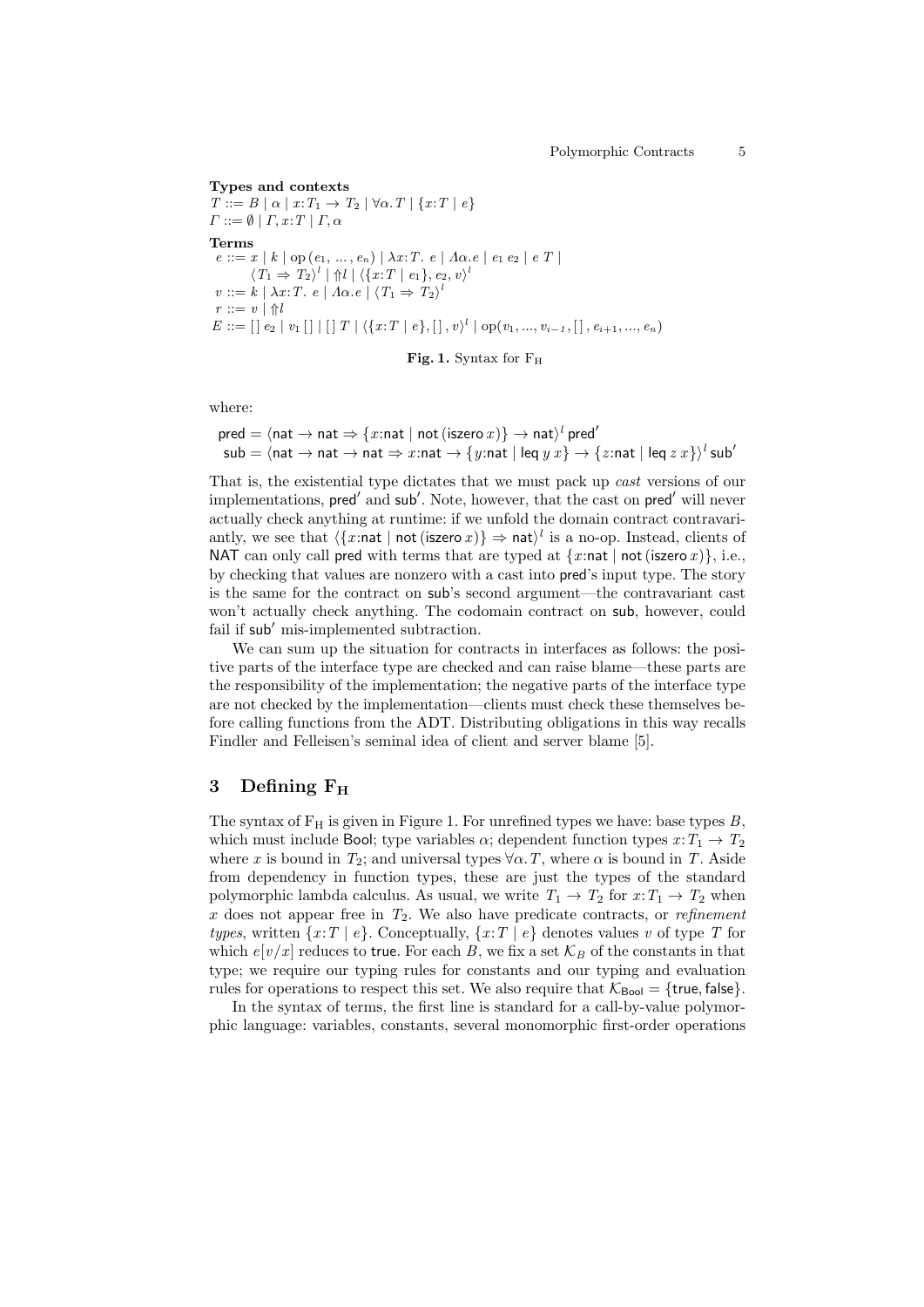op (i.e., destructors of one or more base-type arguments), term and type abstractions, and term and type applications. The second line offers the standard constructs of a manifest contract calculus [6, 7, 10], with a few alterations, discussed below.

Casts are the distinguishing feature of manifest contract calculi. When applied to a value of type  $T_1$ , the cast  $\langle T_1 \Rightarrow T_2 \rangle^l$  ensures that its argument behaves—and is treated—like a value of type  $T_2$ . When a cast detects a problem, it raises blame, a label-indexed uncatchable exception written  $\Uparrow l$ . The label l allows us to trace blame back to a specific cast. (While our labels here are drawn from an arbitrary set, in practice  $l$  will refer to a source-code location.) Finally, we use active checks  $\langle \{x:T \mid e_1\}, e_2, v \rangle^l$  to support a small-step semantics for checking casts into refinement types. In an active check,  $\{x : T \mid e_1\}$  is the refinement being checked,  $e_2$  is the current state of checking, and v is the value being checked. The type in the first position of an active check isn't necessary for the operational semantics, but we keep it around as a technical aid to type soundness. If checking succeeds, the check will return  $v$ ; if checking fails, the check will blame its label, raising  $\Uparrow l$ . Active checks and blame are not intended to occur in source programs—they are runtime devices. (In a real programming language based on this calculus, casts will probably not appear explicitly either, but will be inserted by an elaboration phase. The details of this process are beyond the scope of the present work.)

The values in F<sup>H</sup> are constants, term and type abstractions, and casts. We also define results, which are either values or blame. (Type soundness—a consequence of Theorems 2 and 3 below—will show that evaluation produces a result, but not necessarily a value.) In some earlier work [7, 8], casts between function types applied to values were themselves considered values. We make the other choice here: excluding applications from the possible syntactic forms of values simplifies our inversion lemmas.

There are two notable features relative to existing manifest calculi: first, *any* type (even a refinement type) can be refined, not just base types (as in [6– 8, 10, 12]); second, the third part of the active check form  $\langle \{x : T \mid e_1\}, e_2, v \rangle$ can be any value, not just a constant. Both of these changes are motivated by the introduction of polymorphism. In particular, to support refinement of type variables we must allow refinements of all types, since any type can be substituted in for a variable.

### Operational semantics

The call-by-value operational semantics in Figure 2 are given as a small-step relation, split into two sub-relations: one for reductions  $(\sim)$  and one for congruence and blame lifting  $(\rightarrow)$ .

The latter relation is standard. The E\_REDUCE rule lifts  $\sim$  reductions into  $\rightarrow$ ; the E\_COMPAT rule turns  $\rightarrow$  into a congruence over our evaluation contexts; and the E\_BLAME rule lifts blame, treating it as an uncatchable exception. The reduction relation  $\sim$  is more interesting. There are four different kinds of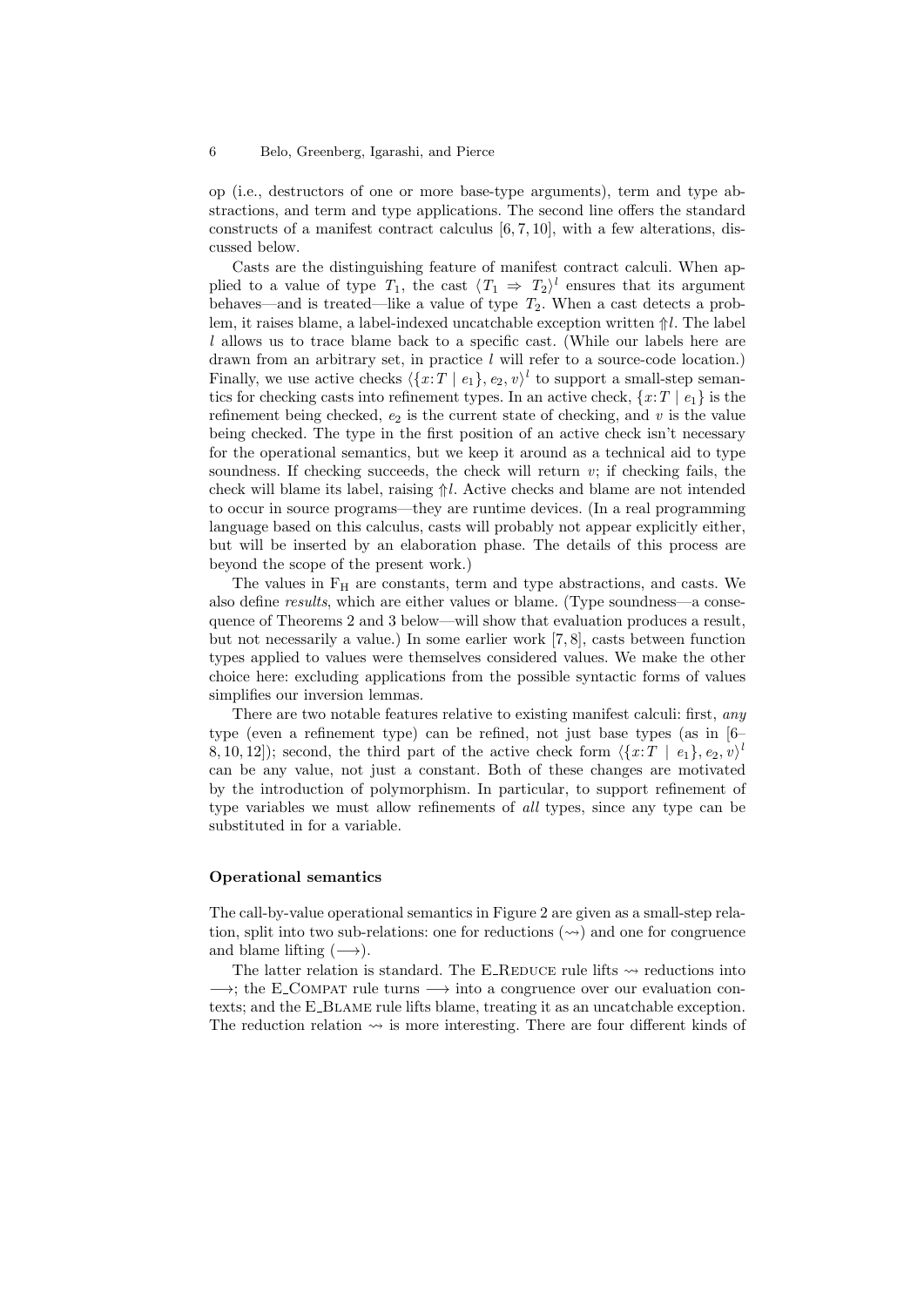Reduction rules  $\boxed{e_1 \leadsto e_2}$  $op(v_1, ..., v_n) \rightsquigarrow [op](v_1, ..., v_n)$  E\_Op  $(\lambda x: T_1. e_{12}) v_2 \leadsto e_{12}[v_2/x]$  E\_BETA  $(A\alpha e) T \rightsquigarrow e[T/\alpha]$  E\_TBETA  $\langle T \Rightarrow T \rangle^l v \leadsto v$  E\_REFL  $\langle x: T_{11} \to T_{12} \Rightarrow x: T_{21} \to T_{22} \rangle^l v \rightsquigarrow$  E\_FUN  $\lambda x: T_{21}. \ (\langle T_{12}[\langle T_{21} \Rightarrow T_{11}\rangle^{l} x/x] \Rightarrow T_{22}\rangle^{l} (v(\langle T_{21} \Rightarrow T_{11}\rangle^{l} x)))$ when  $x: T_{11} \to T_{12} \neq x: T_{21} \to T_{22}$  $\langle \forall \alpha \cdot T_1 \Rightarrow \forall \alpha \cdot T_2 \rangle^l v \rightsquigarrow A \alpha. (\langle T_1 \Rightarrow T_2 \rangle^l (v \alpha))$  E\_FORALL when  $\forall \alpha$ .  $T_1 \neq \forall \alpha$ .  $T_2$  $\langle \{x: T_1 | e \} \Rightarrow T_2 \rangle^l v \leadsto \langle T_1 \Rightarrow T_2 \rangle^l v$  E\_FORGET when  $T_2 \neq \{x : T_1 \mid e\}$  and  $T_2 \neq \{y : \{x : T_1 \mid e\} \mid e_2\}$  $\langle T_1 \Rightarrow \{x: T_2 \mid e \} \rangle^l v \rightsquigarrow \langle T_2 \Rightarrow \{x: T_2 \mid e \} \rangle^l (\langle T_1 \Rightarrow T_2 \rangle^l v) \text{ E\_PRECHECK}$ when  $T_1 \neq T_2$  and  $T_1 \neq \{x : T' \mid e'\}$  $\langle T \Rightarrow \{x : T \mid e\} \rangle^l v \rightsquigarrow \langle \{x : T \mid e\}, e[v/x], v \rangle^l$  E\_CHECK  $\langle \{x:T \mid e\}, \text{true}, v \rangle^l \leadsto v$  E\_OK  $\langle \{x:T \mid e\}, \mathsf{false}, v \rangle^l \leadsto \Uparrow l$  E\_FAIL

### Evaluation rules  $\boxed{e_1 \longrightarrow e_2}$

$$
\frac{e_1 \rightsquigarrow e_2}{e_1 \longrightarrow e_2} \quad \text{E\_REDUCE} \quad \frac{e_1 \longrightarrow e_2}{E[e_1] \longrightarrow E[e_2]} \quad \text{E\_COMPATH} \quad \frac{E[\uparrow l] \longrightarrow \uparrow l}{E[\uparrow l] \longrightarrow \uparrow l} \quad \text{E\_BLAME}
$$

#### Fig. 2. Operational semantics

reductions: the standard lambda calculus reductions, structural cast reductions, cast staging reductions, and checking reductions.

The E\_BETA, and E\_TBETA rules should need no explanation—these are the standard call-by-value polymorphic lambda calculus reductions. The E Op rule uses a denotation function  $\llbracket - \rrbracket$  to give meaning to our first-order operations.

The E\_REFL, E\_FUN, and E\_FORALL rules are structural cast reductions. E REFL eliminates a cast from a type to itself; intuitively, such a cast should always succeed anyway. (We discuss this rule more in Section 4.) When a cast between function types is applied to a value  $v$ , the E\_FUN rule produces a new lambda, wrapping  $v$  with a contravariant cast on the domain and covariant cast on the codomain. The extra substitution in the left-hand side of the codomain cast may seem suspicious, but in fact the rule must be this way in order for type preservation to hold (see  $[7]$  for an explanation). The E\_FORALL rule is similar to E Fun, generating a type abstraction with the necessary covariant cast. Side conditions on E\_FORALL and E\_FUN ensure that these rules apply only when  $\operatorname{E\_REFL}$  doesn't.

The E\_FORGET, E\_PRECHECK, and E\_CHECK rules are cast-staging reductions, breaking a complex cast down to a series of simpler casts and checks. All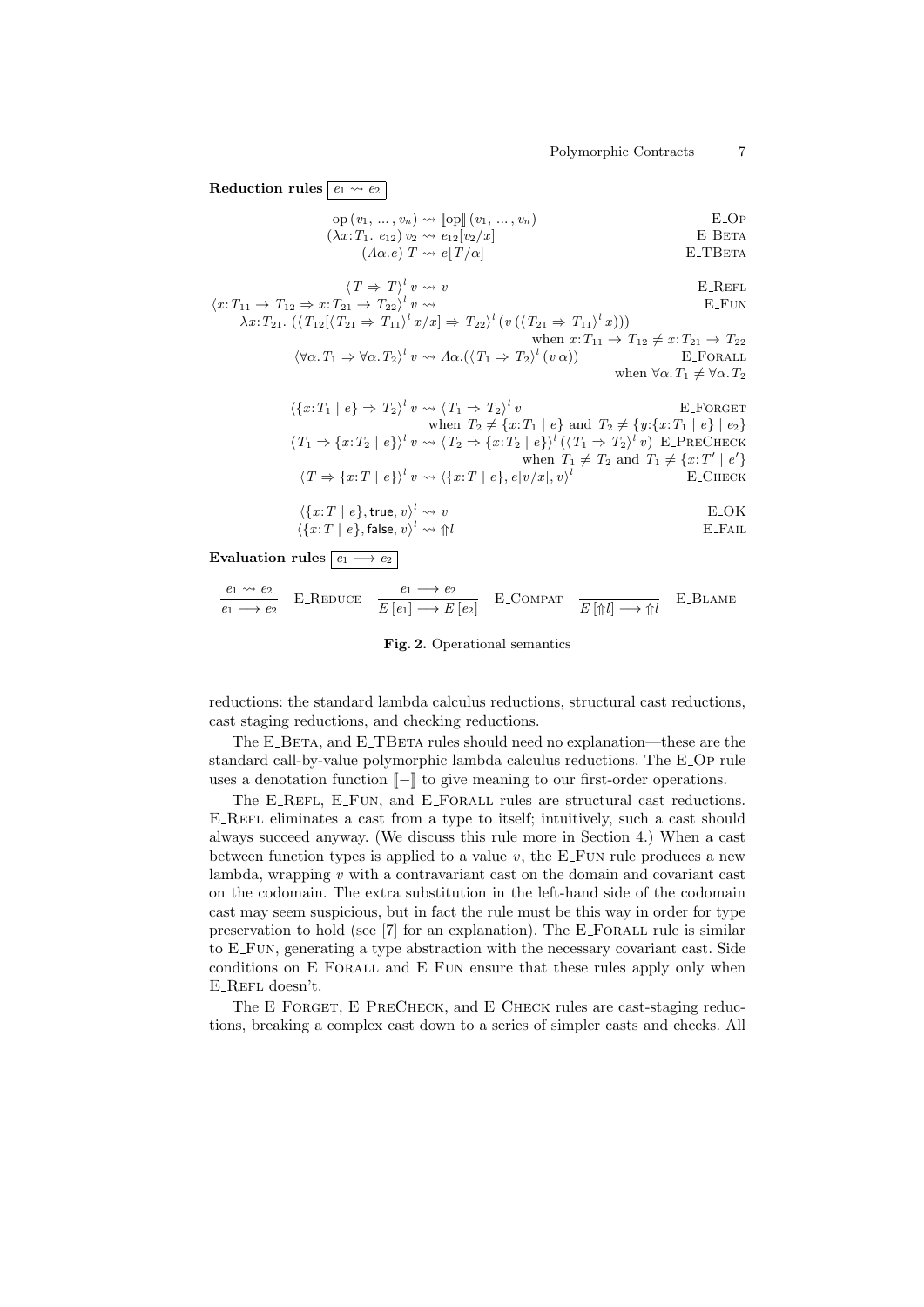of these rules require that the left- and right-hand sides of the cast be different if they are the same, then E\_REFL applies. The E\_FORGET rule strips a layer of refinement off the left-hand side; in addition to requiring that the left- and right-hand sides are different, the preconditions require that the right-hand side isn't a refinement of the left-hand side. The E PreCheck rule breaks a cast into two parts: one that checks exactly one level of refinement and another that checks the remaining parts. We only apply this rule when the two sides of the cast are different and when the left-hand side isn't a refinement. The E Check rule applies when the right-hand side refines the left-hand side; it takes the cast value and checks that it satisfies the right-hand side. (We don't have to check the left-hand side, since that's the type we're casting from.)

Before explaining how these rules interact in general, we offer a few examples. First, here is a reduction using E\_CHECK, E\_COMPAT, E\_OP, and E\_OK:

$$
\langle \ln t \Rightarrow \{x:\ln t \mid x \ge 0\} \rangle^l 5 \longrightarrow \langle \{x:\ln t \mid x \ge 0\}, 5 \ge 0, 5 \rangle^l
$$
  
 
$$
\longrightarrow \langle \{x:\ln t \mid x \ge 0\}, \text{true}, 5 \rangle^l \longrightarrow 5
$$

A failed check will work the same way until the last reduction, which will use E Fail rather than E OK:

$$
\langle \text{Int} \Rightarrow \{x:\text{Int} \mid x \ge 0\} \rangle^l (-1) \longrightarrow \langle \{x:\text{Int} \mid x \ge 0\}, -1 \ge 0, -1 \rangle^l
$$
  

$$
\longrightarrow \langle \{x:\text{Int} \mid x \ge 0\}, \text{false}, -1 \rangle^l \longrightarrow \Uparrow l
$$

Notice that the blame label comes from the cast that failed. Here is a similar reduction that needs some staging, using E\_FORGET followed by the first reduction we gave:

$$
\langle \{x:\text{Int} \mid x=5\} \Rightarrow \{x:\text{Int} \mid x\geq 0\} \rangle^l 5 \longrightarrow \langle \text{Int} \Rightarrow \{x:\text{Int} \mid x\geq 0\} \rangle^l 5
$$
  

$$
\longrightarrow \langle \{x:\text{Int} \mid x\geq 0\}, 5\geq 0, 5 \rangle^l \longrightarrow^* 5
$$

There are two cases where we need to use E PreCheck. First, when multiple refinements are involved:

$$
\langle \mathsf{Int} \Rightarrow \{x:\{y:\mathsf{Int} \mid y \ge 0\} \mid x = 5\} \rangle^l \mathrel{\mathop{\longrightarrow}} \longrightarrow \langle \{y:\mathsf{Int} \mid y \ge 0\} \mid x = 5\} \rangle^l \langle \mathsf{Int} \Rightarrow \{y:\mathsf{Int} \mid y \ge 0\} \rangle^l \mathrel{\mathop{\longrightarrow}} \longrightarrow^* \langle \{y:\mathsf{Int} \mid y \ge 0\} \Rightarrow \{x:\{y:\mathsf{Int} \mid y \ge 0\} \mid x = 5\} \rangle^l \mathrel{\mathop{\longrightarrow}} \longrightarrow \langle \{x:\{y:\mathsf{Int} \mid y \ge 0\} \mid x = 5\}, 5 = 5, 5 \rangle^l \longrightarrow^* \rangle
$$

Second, when casting a function or universal type into a refinement of a different function or universal type.

$$
\langle \text{Bool} \to \{x: \text{Bool} \mid x\} \Rightarrow \{f: \text{Bool} \to \text{Bool} \mid f \text{ true} = f \text{ false}\} \rangle^l v \longrightarrow
$$
  

$$
\langle \text{Bool} \to \text{Bool} \Rightarrow \{f: \text{Bool} \to \text{Bool} \mid f \text{ true} = f \text{ false}\} \rangle^l
$$
  

$$
(\langle \text{Bool} \to \{x: \text{Bool} \mid x\} \Rightarrow \text{Bool} \to \text{Bool} \rangle^l v)
$$

E\_REFL is necessary for simple cases, like  $\langle \text{Int } \Rightarrow \text{Int} \rangle^l 5 \longrightarrow 5$ . Hopefully, such a silly cast would never be written, but it could arise as a result of E Fun or E Forall. (We also need E Refl in our proof of parametricity; see Section 4.)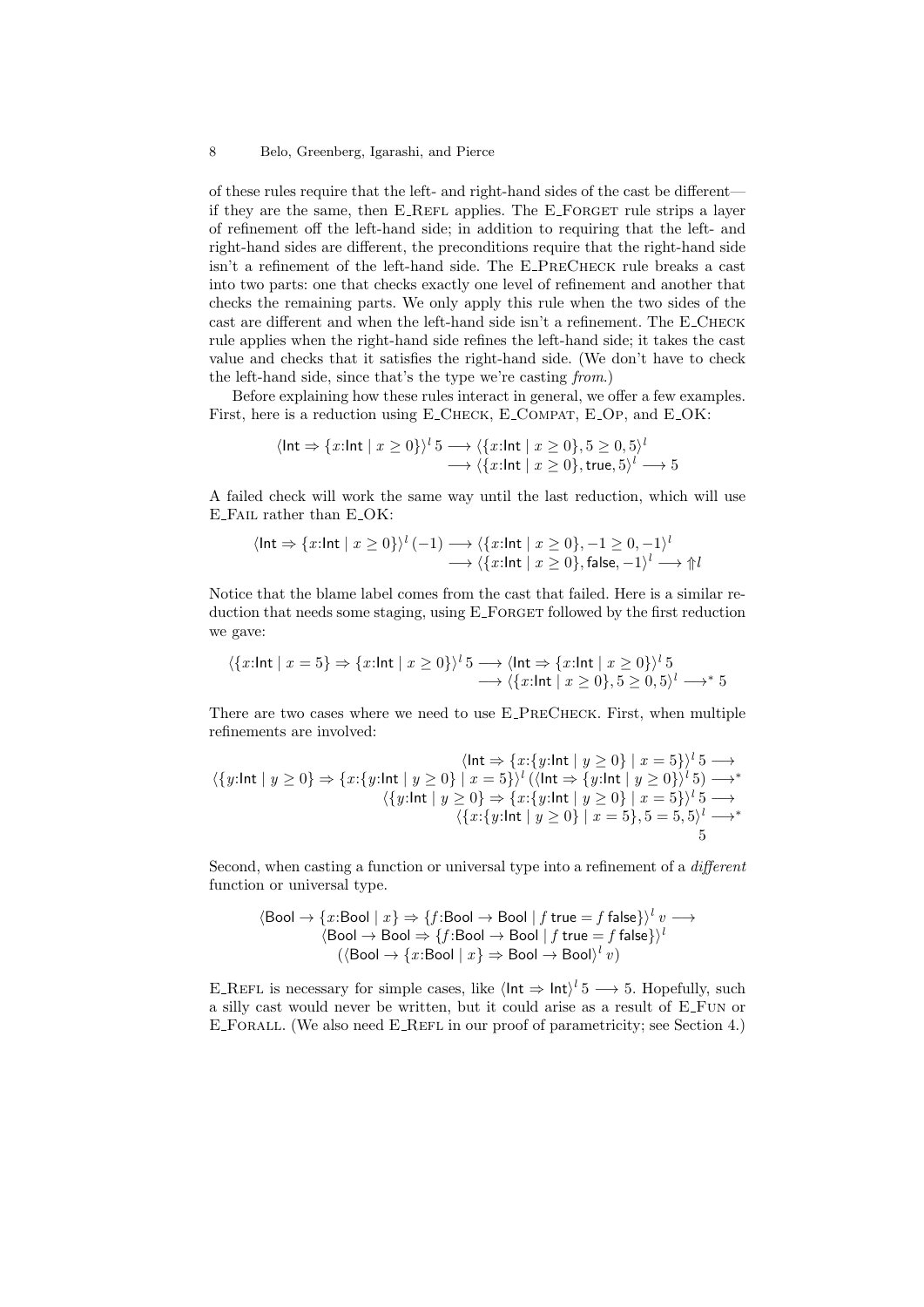Cast evaluation follows a regular schema:

REFL | (FORGET<sup>\*</sup> (REFL | (PRECHECK<sup>\*</sup> (REFL | FUN | FORALL)? CHECK<sup>\*</sup>)))

Let's consider the cast  $\langle T_1 \Rightarrow T_2 \rangle^l v$ . To simplify the following discussion, we define unref(T) as T without any outer refinements (though refinements on, e.g., the domain of a function would be unaffected); we write unref<sub>n</sub>(T) when we remove only the  $n$  outermost refinements:

$$
unref(T) = \begin{cases} unref(T') & \text{if } T = \{x : T' \mid e\} \\ T & \text{otherwise} \end{cases}
$$

First, if  $T_1 = T_2$ , we can apply E\_REFL and be done with it. If that doesn't work, we'll reduce by E\_FORGET until the left-hand side doesn't have any refinements. (N.B. we may not have to make any of these reductions.) Either all of the refinements will be stripped away from the source type, or  $E$ -REFL eventually applies and the entire cast disappears. Assuming E\_REFL doesn't apply, we now have  $\langle \text{unref}(T_1) \Rightarrow T_2 \rangle^l v$ . Next, we apply E\_PRECHECK until the cast is completely decomposed into one-step casts, once for each refinement in  $T_2$ :

$$
\langle \operatorname{unref}_1(T_2) \Rightarrow T_2 \rangle^l(\langle \operatorname{unref}_2(T_2) \Rightarrow \operatorname{unref}_1(T_2) \rangle^l \newline (\dots (\langle \operatorname{unref}(T_1) \Rightarrow \operatorname{unref}(T_2) \rangle^l v) \dots))
$$

As our next step, we apply whichever structural cast rule applies to  $\langle \text{unref}(T_1) \Rightarrow$ unref $(T_2)$ <sup>l</sup> v, one of E\_REFL, E\_FUN, or E\_FORALL. Now all that remains are some number of refinement checks, which can be dispatched by the E\_CHECK rule (and other rules, of course, during the predicate checks themselves).

#### Static typing

The type system comprises three mutually recursive judgments: context well formedness, type well formedness, and term well typing. The rules for contexts and types are unsurprising. The rules for terms are mostly standard. First, the T App rule is dependent, to account for dependent function types. The T Cast rule is standard for manifest calculi, allowing casts between compatibly structured well formed types. Compatibility of type structures is defined in Figure 4; in short, compatible types erase to identical simple type skeletons. Note that we assign casts a non-dependent function type. The T Op rule uses the ty function to assign (possibly dependent) monomorphic first-order types to our operations; we require that  $ty(op)$  and  $[op]$  agree.

Some of the typing rules—T\_CHECK, T\_BLAME, T\_EXACT, T\_FORGET, and T Conv—are "runtime only". We don't expect to use these rules to type check source programs, but we need them to guarantee preservation. Note that the conclusions of these rules use a context  $\Gamma$ , but their premises don't use  $\Gamma$  at all. Even though runtime terms and their typing rules should only ever occur in an empty context, the T App rule substitutes terms into types—so a runtime term could end up under a binder. We therefore allow the runtime typing rules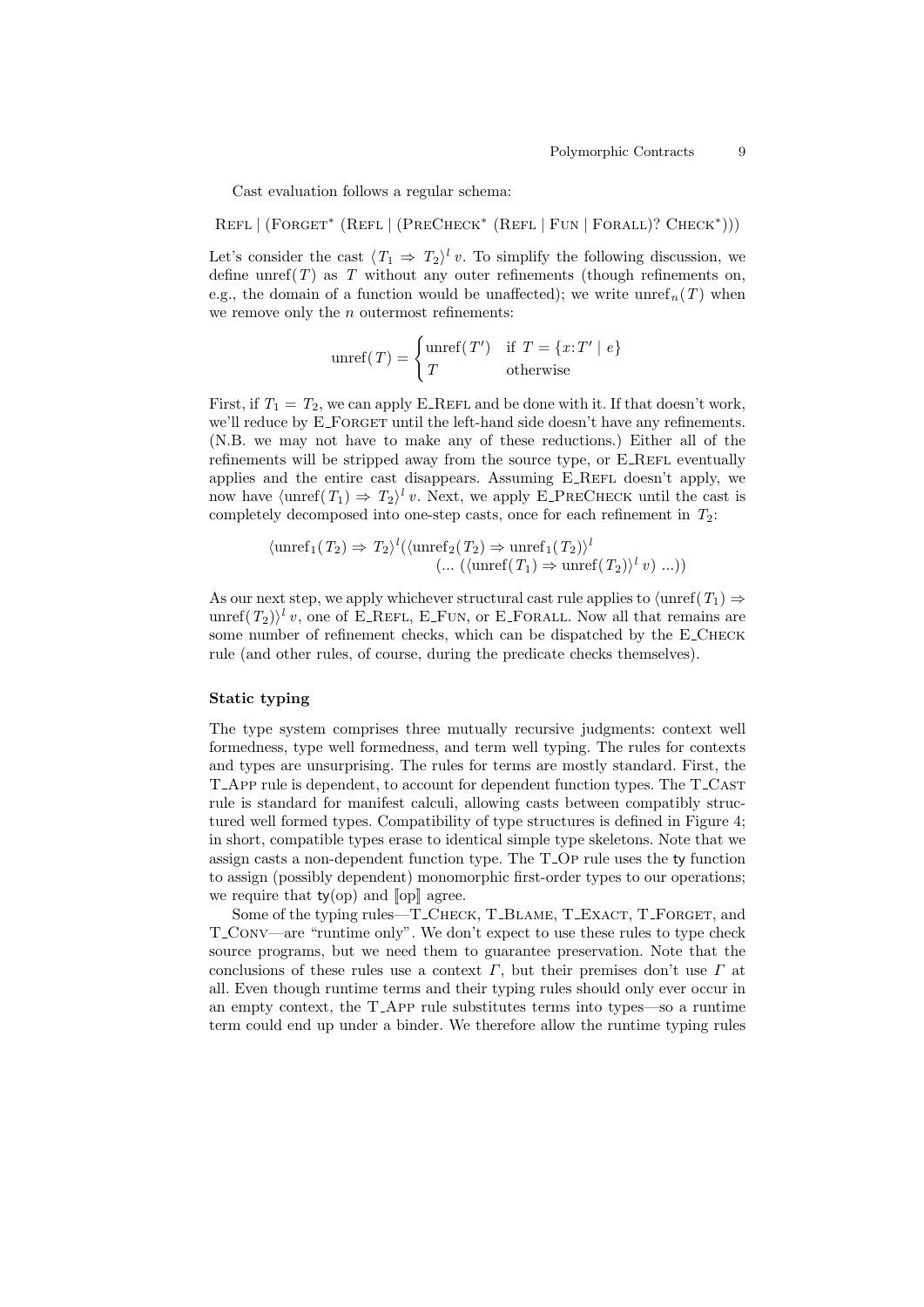Context well formedness 
$$
\boxed{F}
$$
  
\n $\frac{F}{F}$  WF-ENTEVP  
\n $\frac{F}{F}$  WF-ENTEVP  
\n $\frac{F}{F}$  WF-ENTEVP  
\n $\frac{F}{F}$  WF-ENTEVP  
\n $\frac{F}{F}$  WF-BASE  
\n $\frac{F}{F} + \frac{F}{F}$  WF-TVAR  
\n $\frac{F}{F} + \frac{F}{F}$  WF-FORALL  
\n $\frac{F}{F} + \frac{F}{F}$  WF-EME  
\n $\frac{F}{F} + \frac{F}{F}$  WF-FLVAR  
\n $\frac{F}{F} + \frac{F}{F}$  LF-FCVAR  
\n $\frac{F}{F} + \frac{F}{F}$  LF-ECVAR  
\n $\frac{F}{F} + \frac{F}{F}$  T. VAR  
\n $\frac{F}{F} + \frac{F}{F}$  T. VAR  
\n $\frac{F}{F} + \frac{F}{F}$  T. ONST  
\n $\frac{\theta + T}{F + \frac{F}{F}}$  T. BLAME  
\n $\frac{F}{F} + \frac{F}{F}$  T. BLAME  
\n $\frac{F}{F} + \frac{F}{F}$  T. DIAME  
\n $\frac{F}{F} + \frac{F}{F}$  T. DIAME  
\n $\frac{F}{F} + \frac{F}{F}$  T. DIA BE  
\n $\frac{F}{F} + \frac{F}{F}$  T. DIA BE  
\n $\frac{F}{F} + \frac{F}{F}$  T. D.  
\n $\frac{F}{F} + \frac{F}{F}$  T. D.  
\n $\frac{F}{F} + \frac{F}{F}$  T. D.  
\n $\frac{F}{F} + \frac{F}{F}$  T. D.  
\n $\frac{F}{F} + \frac{F}{F}$  T. T. D.  
\n $\frac{F}{F} + \frac{F}{F}$  T. T. D.  
\n $\frac{F}{F} + \frac{F}{F}$  T. T. D.  
\n $\frac{F}{F} + \frac{F}{F}$  T. T. D.  
\n $\frac{F}{F} + \frac{F}{F}$  T. T. D.  
\n $\frac{F}{F$ 

Fig. 3. Typing rules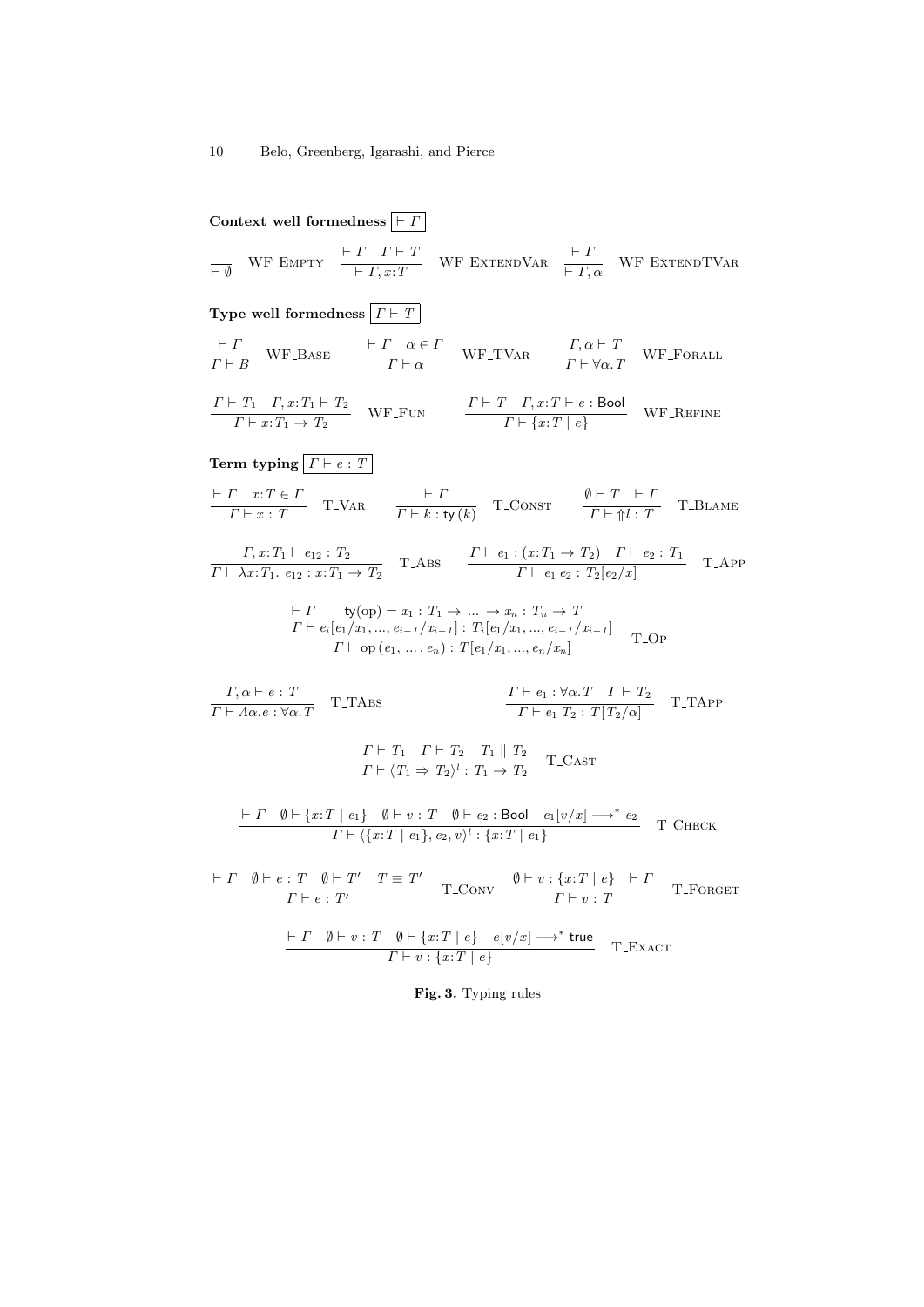

Fig. 4. Type compatibility

to apply in any well formed context, so long as the terms they type check are closed. The T Blame rule allows us to give any type to blame—this is necessary for preservation. The T\_CHECK rule types an active check,  $\langle \{x : T \mid e_1\}, e_2, v \rangle^l$ . Such a term arises when a term like  $\langle T \Rightarrow \{x : T \mid e_1\} \rangle^l v$  reduces by E\_CHECK. The premises of the rule are all intuitive except for  $e_1[v/x] \longrightarrow^* e_2$ , which is necessary to avoid nonsensical terms like  $\langle \{x : T \mid x \geq 0\}, \text{true}, -1 \rangle^l$ , where the wrong predicate gets checked. The T\_EXACT rule allows us to retype a closed value of type T at  $\{x:T \mid e\}$  if  $e[v/x] \longrightarrow^*$  true. This typing rule guarantees type preservation for E\_OK:  $\langle \{x:T \mid e_1\}, \text{true}, v \rangle^l \longrightarrow v$ . If the active check was well typed, then we know that  $e_1[v/x] \longrightarrow^*$  true, so T\_EXACT applies. Finally, the T\_CONV rule allows us to retype expressions at convertible types: if  $\emptyset \vdash e : T$  and  $T \equiv T'$ , then  $\emptyset \vdash e : T'$  (or in any well formed context  $\Gamma$ ). We define  $\equiv$  as the symmetric, transitive closure of call-by-value respecting parallel reduction, which we write  $\Rightarrow$ . The T\_CONV rule is necessary to prove preservation in the case where  $e_1 e_2 \longrightarrow e_1 e_2'$ . Why? The first term is typed at  $T_2[e_2/x]$  (by T\_App), but reapplying T\_App types the second term at  $T_2[e'_2/x]$ . Conveniently,  $T_2[e_2/x] \Rightarrow$  $T_2[e'_2/x]$ , so the two are convertible if we take parallel reduction as our type conversion. Naturally, we have to take the transitive closure so we can string together conversion derivations. We take the symmetric closure, since it is easier for us to work with an equivalence. In previous work, subtyping is used instead of the  $\equiv$  relation; one of our contributions is the insight that subtyping—with its accompanying metatheoretical complications—is not an essential component of manifest calculi.

We define type compatibility and a few metatheoretically useful operators in Figure 4.

## Lemma 1 (Canonical forms). If  $\emptyset \vdash v : T$ , then:

- 1. If unref(T) = B then  $v = k \in \mathcal{K}_B$  for some v
- 2. If unref(T) =  $x: T_1 \rightarrow T_2$  then v is

(a)  $\lambda x$ :  $T_1'$ ,  $e_{12}$  and  $T_1' \equiv T_1$  for some  $x$ ,  $T_1'$  and  $e_{12}$ , or

- (b)  $\langle T_1' \Rightarrow T_2' \rangle^l$  and  $T_1' \equiv T_1$  and  $T_2' \equiv T_2$  for some  $T_1', T_2',$  and i
- 3. If  $\text{unref}(T) = \forall \alpha \cdot T'$  then v is  $\Lambda \alpha \cdot v'$  for some v'.

**Theorem 2 (Progress).** If  $\emptyset \vdash e : T$ , then either  $e \longrightarrow e'$  or e is a result.

**Theorem 3 (Preservation).** If  $\emptyset \vdash e : T$  and  $e \longrightarrow e'$ , then  $\emptyset \vdash e' : T$ .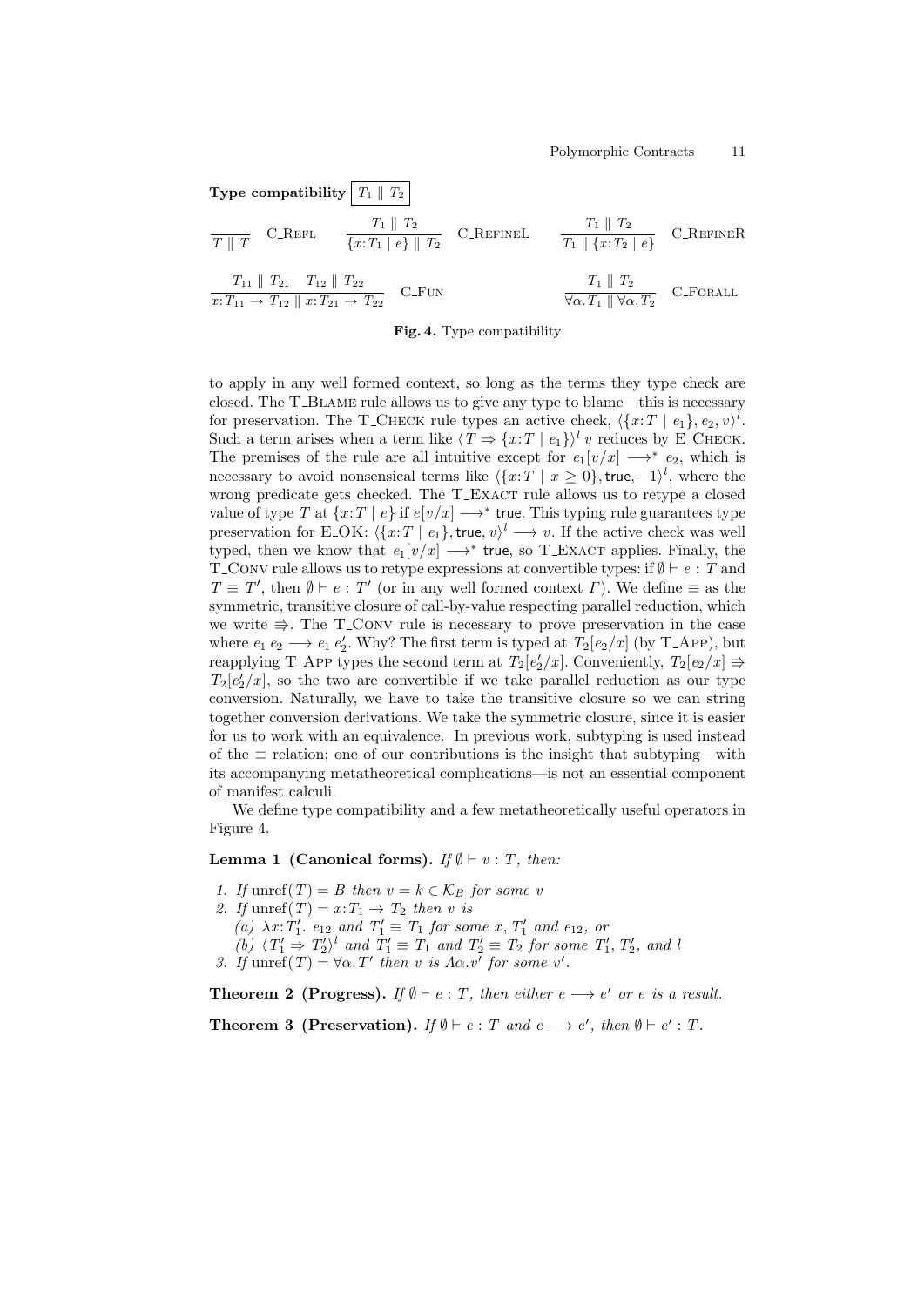**Closed terms**  $r_1 \sim r_2$ :  $T; \theta; \delta$  and  $e_1 \simeq e_2$ :  $T; \theta; \delta$  $k \sim k : B; \theta; \delta \iff k \in \mathcal{K}_B$  $v_1 \sim v_2 : \alpha; \theta; \delta \iff \exists RT_1T_2, \alpha \mapsto R, T_1, T_2 \in \theta \wedge v_1 R v_2$  $v_1 \sim v_2 : (x: T_1 \to T_2); \theta; \delta \iff \forall v_1' \sim v_2' : T_1; \theta; \delta, v_1 v_1' \simeq v_2 v_2' : T_2; \theta; \delta[v_1', v_2'/x]$  $v_1 \sim v_2 : \forall \alpha \ldotp T; \theta; \delta \iff \forall RT_1 \, T_2, v_1 \, T_1 \simeq v_2 \, T_2 : T; \theta \, \alpha \mapsto R, T_1, T_2 \, ; \delta$  $v_1 \sim v_2 : \{x : T \mid e\}; \theta; \delta \iff v_1 \sim v_2 : T; \theta; \delta \land \phi$  $\theta_1(\delta_1(e))[v_1/x] \longrightarrow^*$  true  $\wedge \theta_2(\delta_2(e))[v_2/x] \longrightarrow^*$  true ⇑l ∼ ⇑l : T; θ; δ  $e_1 \simeq e_2 : T; \theta; \delta \iff \exists r_1 r_2, e_1 \longrightarrow^* r_1 \wedge e_2 \longrightarrow^* r_2 \wedge r_1 \sim r_2 : T; \theta; \delta$ **Types**  $T_1 \simeq T_2 : *; \theta; \delta$  $\overline{B} \simeq B : *, \theta; \delta$  $\alpha \simeq \alpha : *, \theta; \delta$  $x: T_{11} \rightarrow T_{12} \simeq x: T_{21} \rightarrow T_{22} : *, \theta; \delta \iff T_{11} \simeq T_{21} : *, \theta; \delta \land \phi$  $\forall v_1 \sim v_2 : T_{11}; \theta; \delta,$  $T_{12} \simeq T_{22} : *, \theta; \delta[v_1, v_2/x]$  $\forall \alpha \ldotp T_1 \simeq \forall \alpha \ldotp T_2 : *, \theta; \delta \iff \forall RT'_1 T'_2, T_1 \simeq T_2 : *, \theta[\alpha \mapsto R, T'_1, T'_2]; \delta$  ${x: T_1 \mid e_1} \simeq {x: T_2 \mid e_2} : *, \theta; \delta \iff T_1 \simeq T_2 : *, \theta; \delta \land$  $\forall v_1 \sim v_2 : T_1; \theta; \delta, \theta_1(\delta_1(e_1))[v_1/x] \simeq \theta_2(\delta_2(e_2))[v_2/x] : \text{Bool}; \theta; \delta$ Open terms and types  $\boxed{\Gamma \vdash \theta; \delta \text{ and } \Gamma \vdash e_1 \simeq e_2 : T \text{ and } \Gamma \vdash T_1 \simeq T_2 : * }$  $\Gamma \vdash \theta; \delta \iff \forall x \colon T \in \Gamma, \ \theta_1(\delta_1(x)) \simeq \theta_2(\delta_2(x)) : T; \theta; \delta \land \phi$  $\forall \alpha \in \Gamma, \exists R T_1 T_2, \ \alpha \mapsto R, T_1, T_2 \in \theta$  $\Gamma \vdash e_1 \simeq e_2 : T \iff \forall \Gamma \vdash \theta; \delta, \ \theta_1(\delta_1(e_1)) \simeq \theta_2(\delta_2(e_2)) : T; \theta; \delta$  $\Gamma \vdash T_1 \simeq T_2 : * \iff \forall \Gamma \vdash \theta; \delta, T_1 \simeq T_2 : *; \theta; \delta$ 

Fig. 5. The logical relation for parametricity

Requiring standard weakening, substitution, and inversion lemmas, the syntactic proof of type soundness is straightforward. It is easy to restrict  $F_H$  to a simply typed calculus with a similar type soundness proof.

# 4 Parametricity

We prove relational parametricity for two reasons: (1) it gives us powerful reasoning techniques such as free theorems [16], and (2) it indicates that contracts don't interfere with type abstraction. Our proof is standard: we define a (syntactic) logical relation where each type is interpreted as a relation on terms and the relation at type variables is given as a parameter. In the next section, we will define a subtype relation and show that an upcast—a cast whose source type is a subtype of the target type—is logically related to the identity function. Since our logical relation is an adequate congruence, it is contained in contextual equivalence. Therefore, upcasts are *contextually equivalent* to the identity and can be eliminated without changing the meaning of a program.

We begin by defining two relations:  $r_1 \sim r_2$ :  $T; \theta; \delta$  relates closed results, defined by induction on types;  $e_1 \simeq e_2 : T; \theta; \delta$  relates closed expressions which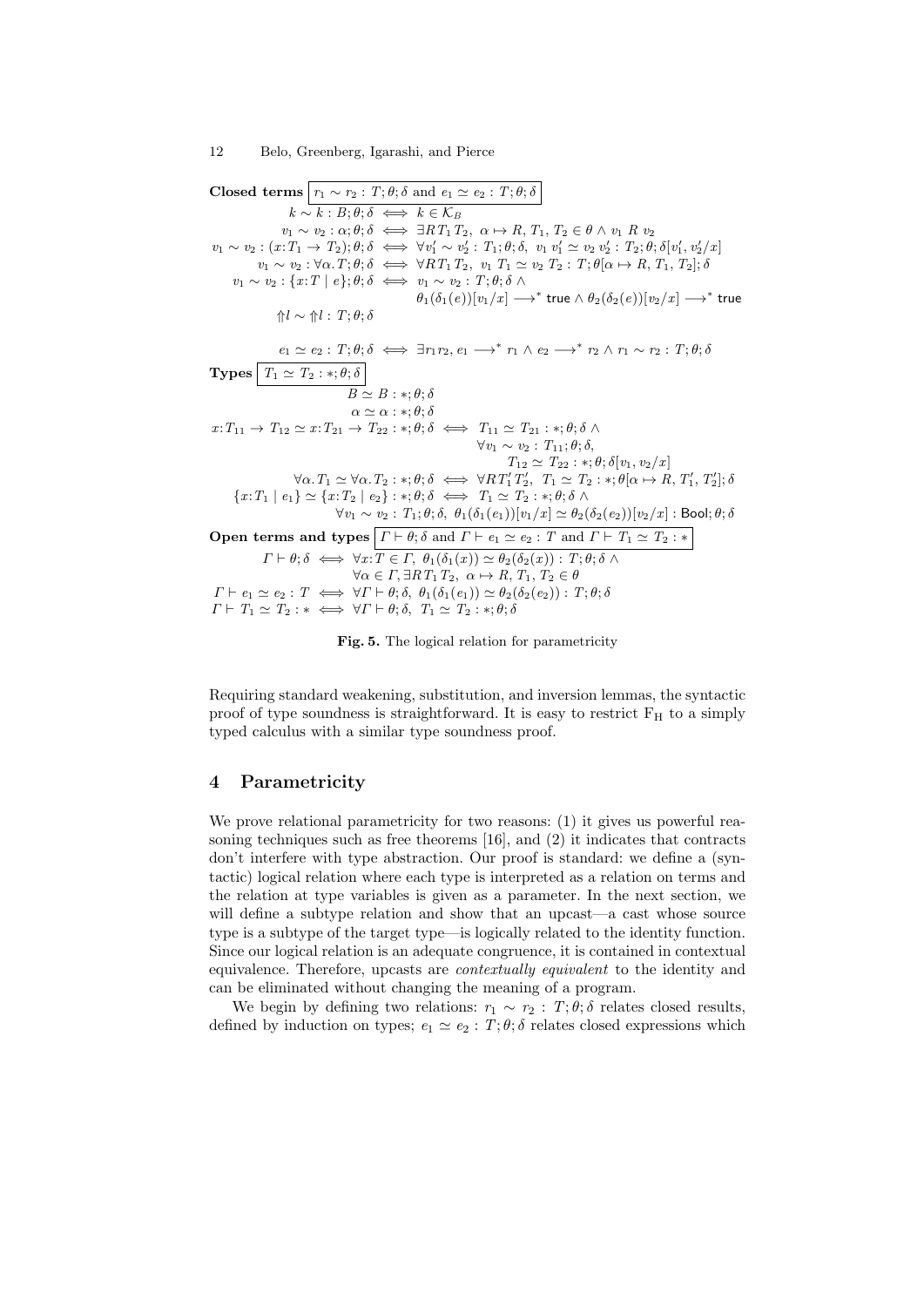evaluate results in the first relation. The definitions are shown in Figure  $5<sup>1</sup>$  Both relations have three indices: a type  $T$ , a substitution  $\theta$  for type variables, and a substitution  $\delta$  for term variables. A type substitution  $\theta$ , which gives the interpretation of free type variables in T, maps a type variable to a triple  $(R, T_1, T_2)$ comprising a binary relation R on terms and two closed types  $T_1$  and  $T_2$ . We require that R be closed under parallel reduction (the  $\Rightarrow$  relation). A term substitution  $\delta$  maps from variables to pairs of closed values. We write  $\theta_i$  (i = 1, 2) for a substitution that maps a type variable  $\alpha$  to  $T_i$  where  $\theta(\alpha) = (R, T_1, T_2)$ . We denote projections  $\delta_i$  similarly.

With these definitions out of the way, the term relation is mostly straightforward. First,  $\Uparrow l$  is related to itself at every type. A base type B gives the identity relation on  $\mathcal{K}_B$ , the set of constants of type B. A type variable  $\alpha$  simply uses the relation assumed in the substitution  $\theta$ . Related functions map related arguments to related results. Type abstractions are related when their bodies are parametric in the interpretation of the type variable. Finally, two values are related at a refinement type when they are related at the underlying type and both satisfy the predicate; here, the predicate  $e$  gets closed by applying the substitutions. The  $\sim$  relation on results is extended to the relation  $\simeq$  on closed terms in a straightforward manner: terms are related if and only if they both terminate at related results. We extend the relation to open terms, written  $\Gamma \vdash e_1 \simeq e_2 : T$ , relating open terms that are related when closed by any "Γ-respecting" pair of substitutions  $\theta$  and  $\delta$  (written  $\Gamma \vdash \theta$ ;  $\delta$ , also defined in Figure 5).

To show that a (well-typed) cast is logically related to itself, we also need a relation on types  $T_1 \simeq T_2 : *, \theta; \delta;$  we define this relation in Figure 5. We use the logical relation on terms to handle the arguments of function types and refinement types. Note that  $T_1$  and  $T_2$  are not necessarily closed; terms in refinement types, which should be related at Bool, are closed by applying substitutions. In the function/refinement type cases, the relation on a smaller type is universally quantified over logically related values. There are two choices of the type at which they should be related (for example, the second line of the function type case could change  $T_{11}$  to  $T_{21}$ ), but it does not really matter which to choose since they are related types. Here, we have chosen the type from the left-hand side; in our proof, we justify this choice by proving a "type exchange" lemma that lets us replace a type index  $T_1$  in the term relation by  $T_2$  when  $T_1 \simeq T_2 : *$ . Finally, we lift our type relation to open terms: we write  $\Gamma \vdash T_1 \simeq T_2 : *$  when two types are equivalent for any  $\Gamma$ -respecting substitutions.

It is worth discussing a few points peculiar to our formulation. First, we allow any relation on terms closed under parallel reduction to be used in  $\theta$ ; terms related at  $T$  need not be well typed at  $T$ . The standard formulation of a logical relation is well typed throughout, requiring that the relation  $R$  in every triple be well typed, only relating values of type  $T_1$  to values of type  $T_2$  (e.g., [14]). We have two motivations for leaving our relations untyped. First, functions of type

<sup>&</sup>lt;sup>1</sup> To save space, we write  $\mathcal{N}l : T; \theta; \delta$  separately instead of manually adding such a clause for each type.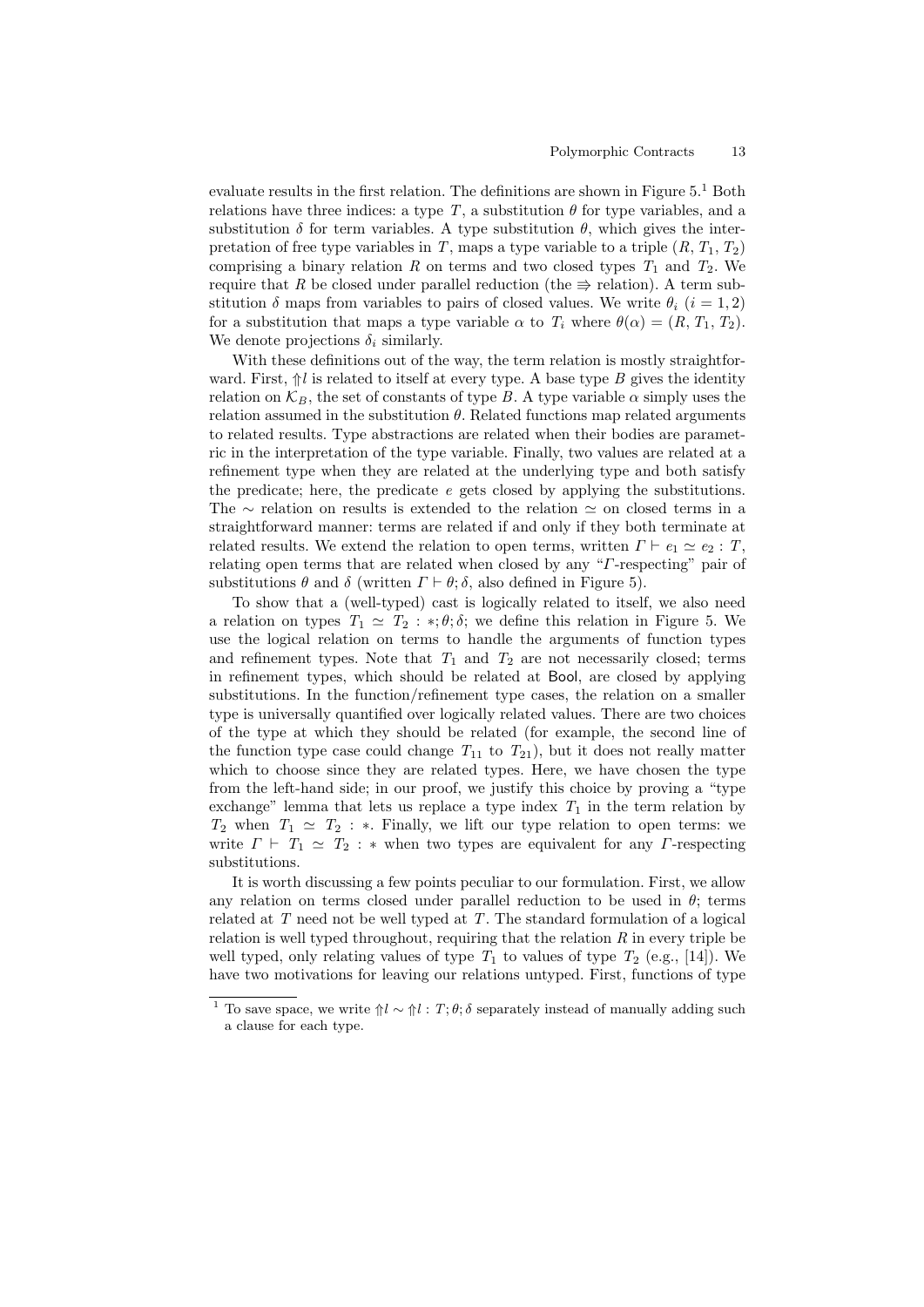$x: T_1 \to T_2$  must map related values  $(v_1 \sim v_2 : T_1)$  to related results...but at what type? While  $T_2[v_1/x]$  and  $T_2[v_2/x]$  are related in our type logical relation, terms that are well typed at one type won't necessarily be well typed at the other. Second, we prove in Section 5 that upcasts have no effect: if  $T_1 \leq T_2$ , then  $\langle T_1 \Rightarrow T_2 \rangle^l \sim \lambda x$ :  $T_1$ .  $x: T_1 \to T_2$ . That is, we want a cast  $\langle T_1 \Rightarrow T_2 \rangle^l$ , of type  $T_1 \rightarrow T_2$ , to be related to the identity  $\lambda x$ :  $T_1$ .  $x$ , of type  $T_1 \rightarrow T_1$ : the cast and the identity won't (in general) have the same type. We therefore don't demand that two expressions related at  $T$  be well typed at  $T$ , and we allow any relation to be chosen as  $R$ , so long as it is closed under parallel reduction. Another peculiarity is in our treatment of substitutions and type indices. Just as the interpretation of free type variables in the logical relation's type index are kept in a substitution  $\theta$ , we keep  $\delta$  as a substitution for the free term variables that can appear in type indices. Keeping this substitution separate avoids a problem in defining the logical relation at function types. Consider a function type  $x: T_1 \to T_2$ : our *logical* relation says that values  $v_1$  and  $v_2$  are related at this type when they take related values to related results, i.e. if  $v'_1 \sim v'_2$ :  $T_1$ ;  $\theta$ ;  $\delta$ , then we should be able to find  $v_1 v_1' \simeq v_2 v_2'$ . The question here is which type index we should use. If we keep our type indices closed (with respect to term variables), we cannot use  $T_2$  on its own—we have to choose a binding for x! Knowles and Flanagan [10] deal with this problem by introducing the "wedge product" operator, which merges two types—one with  $v'_1$  substituted for x and the other with  $v_2'$  for x—into one. Instead of substituting eagerly, we put both bindings in  $\delta$  and apply them when needed—the refinement type case. We think our formulation is more uniform with regard to free term/type variables, since eager substitution is a non-starter for type variables, anyway.

As we developed our proof, we found that the E\_REFL rule

$$
\langle T \Rightarrow T \rangle^l v \rightsquigarrow v
$$

is not just a convenient way to skip decomposition of a trivial cast into smaller trivial casts (when  $T$  is a polymorphic or dependent function type); E\_REFL is, in fact, crucial to obtaining parametricity in our syntactic setting. For example, by parametricity, we expect every value of type  $\forall \alpha \alpha \rightarrow \alpha$  to behave the same as the polymorphic identity function. One of the values of this type is  $\Lambda \alpha . \langle \alpha \Rightarrow \alpha \rangle^l$ . Without E\_REFL, however, applying this type abstraction to a compound type, say Bool  $\rightarrow$  Bool, and a function f of type Bool  $\rightarrow$  Bool would return, by E\_FUN, a value that is syntactically different from  $f$ , breaking parametricity!<sup>2</sup> With E\_REFL,  $\langle T \Rightarrow T \rangle^l$  returns the input immediately, regardless of T, just as the identity function. So, this rule is a technical necessity, ensuring that casts containing type variables behave parametrically. (Naturally, the evaluation of well-typed programs never encounters casts with uninstantiated type variables.)

We have relational parametricity—every well-typed term (under  $\Gamma$ ) is related to itself for any  $\Gamma$ -respecting substitutions.

<sup>&</sup>lt;sup>2</sup> Intuitively, we expect the returned value should behave the same as the input, though. Moreover, the subtyping we define is reflexive, so the upcast lemma we prove applies, as well—though, of course, we used E\_REFL to prove it!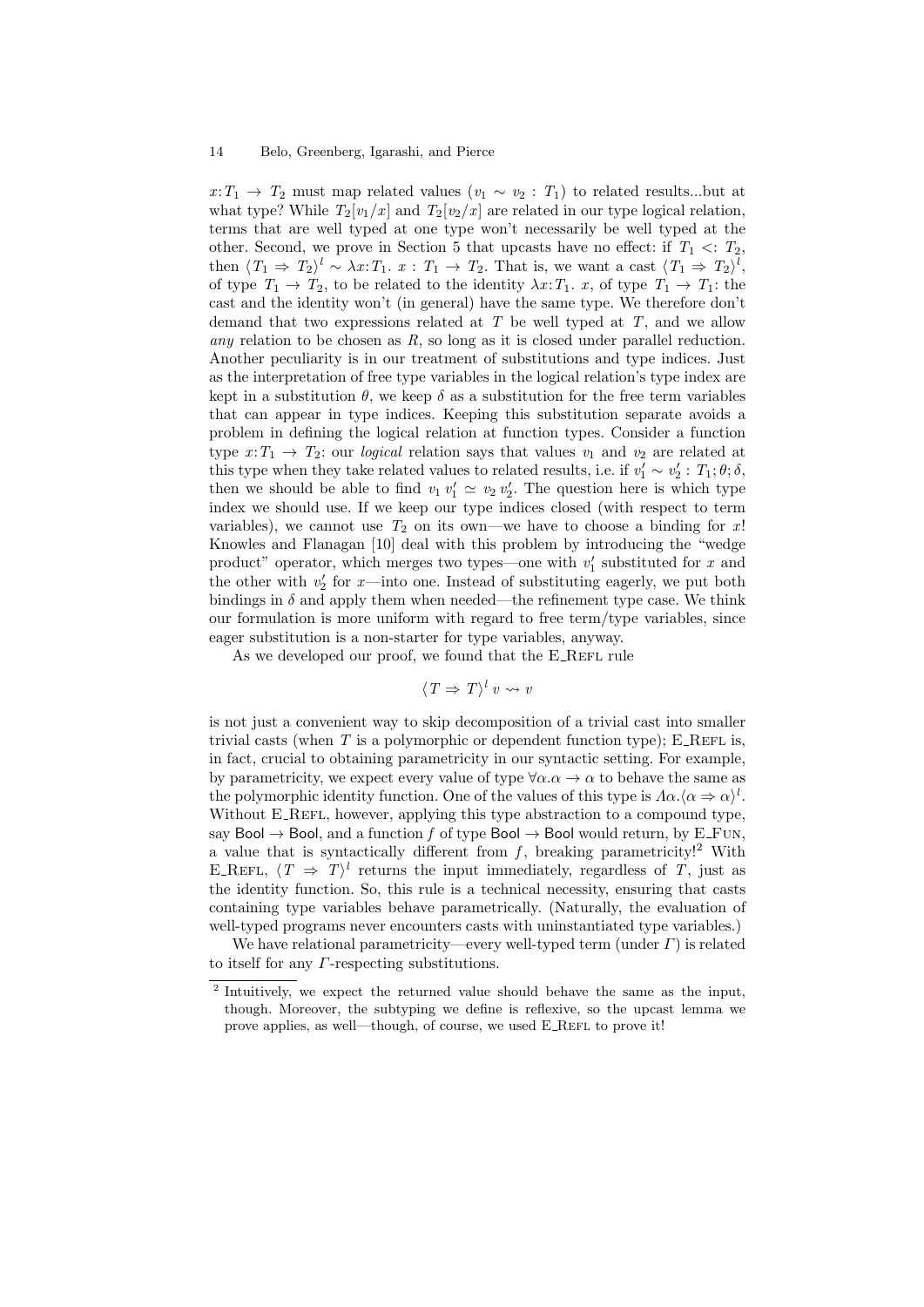$$
\boxed{I \vdash T_1 <: T_2}
$$
\n
$$
\overline{I \vdash B <: B}
$$
\nS-BASE\n
$$
\overline{I \vdash \alpha <: \alpha}
$$
\nS-TVaR\n
$$
\frac{\Gamma, \alpha \vdash T_1 <: T_2}{\Gamma \vdash \forall \alpha. T_1 <: \forall \alpha. T_2}
$$
\nS-FORALL\n
$$
\frac{\Gamma \vdash T_{21} <: T_{11} \quad \Gamma, x: T_{21} \vdash T_{12} [\langle T_{21} \Rightarrow T_{11} \rangle^l x / x] <: T_{22}}{\Gamma \vdash x: T_{11} \rightarrow T_{12} <: x: T_{21} \rightarrow T_{22}}
$$
\nS-FUN\n
$$
\text{casts}(T) = \begin{cases} \langle T' \Rightarrow \{x: T' \mid e\} \rangle^l \circ \text{casts}(T') & \text{if } T = \{x: T' \mid e\} \\ \lambda x: T. x & \text{otherwise} \end{cases}
$$
\n
$$
\Gamma \vdash \text{unref}(T_1) <: \text{unref}(T_2)
$$

$$
\frac{\Gamma_1 \cdot \text{uncr}(T_1) < \text{uncr}(T_2)}{\Gamma_1 \cdot \text{casts}(T_1) + \text{casts}(T_1) \cdot \text{casts}(T_2) \cdot (\text{unref}(T_1) \Rightarrow \text{unref}(T_2)) \cdot x)}{\Gamma_1 \cdot \text{c} \cdot T_2} \quad \text{S\_REFINE}
$$

 $\overline{\Gamma} \vdash e_1 \supset e_2$ 

$$
\frac{\forall \Gamma \vdash \theta; \delta. \ (\exists v. \ \theta_1(\delta_1(e_1)) \longrightarrow^* v) \text{ implies } (\exists v. \ \theta_1(\delta_1(e_2)) \longrightarrow^* v)}{\Gamma \vdash e_1 \supset e_2} \quad \text{Imp}
$$

Fig. 6. Subtyping, implication, and closing substitutions

# Theorem 4 (Parametricity).

1. If  $\Gamma \vdash e : T$  then  $\Gamma \vdash e \simeq e : T$ , and 2. If  $\Gamma \vdash T$  then  $\Gamma \vdash T \simeq T : *$ .

The proof is mostly standard, although—like the proof of semantic type soundness in Greenberg, Pierce, and Weirich [7]—it requires a separate reflexivity lemma for casts, as mentioned above. We make one small disclaimer: we have not completed the standard but tedious proof showing that parallel reduction implies cotermination at similar values, i.e., if  $e_1 \Rightarrow e_2$  and  $e_1 \longrightarrow^* r_1$ , then  $e_2 \longrightarrow^* r_2$  such that  $r_1 \Rightarrow r_2$ , and vice versa. We expect that our existing Coq proof of this fact for a similar operational semantics (from [7]) will adapt readily. Note that our proof of type soundness in Section 3 relies on much simpler properties of parallel reduction, which we have proved.

# 5 Subtyping and Upcast Elimination

Knowles and Flanagan [10] define a subtyping relation for their manifest calculus,  $\lambda_{\rm H}$ , as a primitive notion of the system. Furthermore, they prove that upcast elimination is sound: if  $T_1 \leq T_2$ , then  $\langle T_1 \Rightarrow T_2 \rangle^l$  is equivalent to the identity function. Upcast elimination is, at heart, an optimization: since the cast can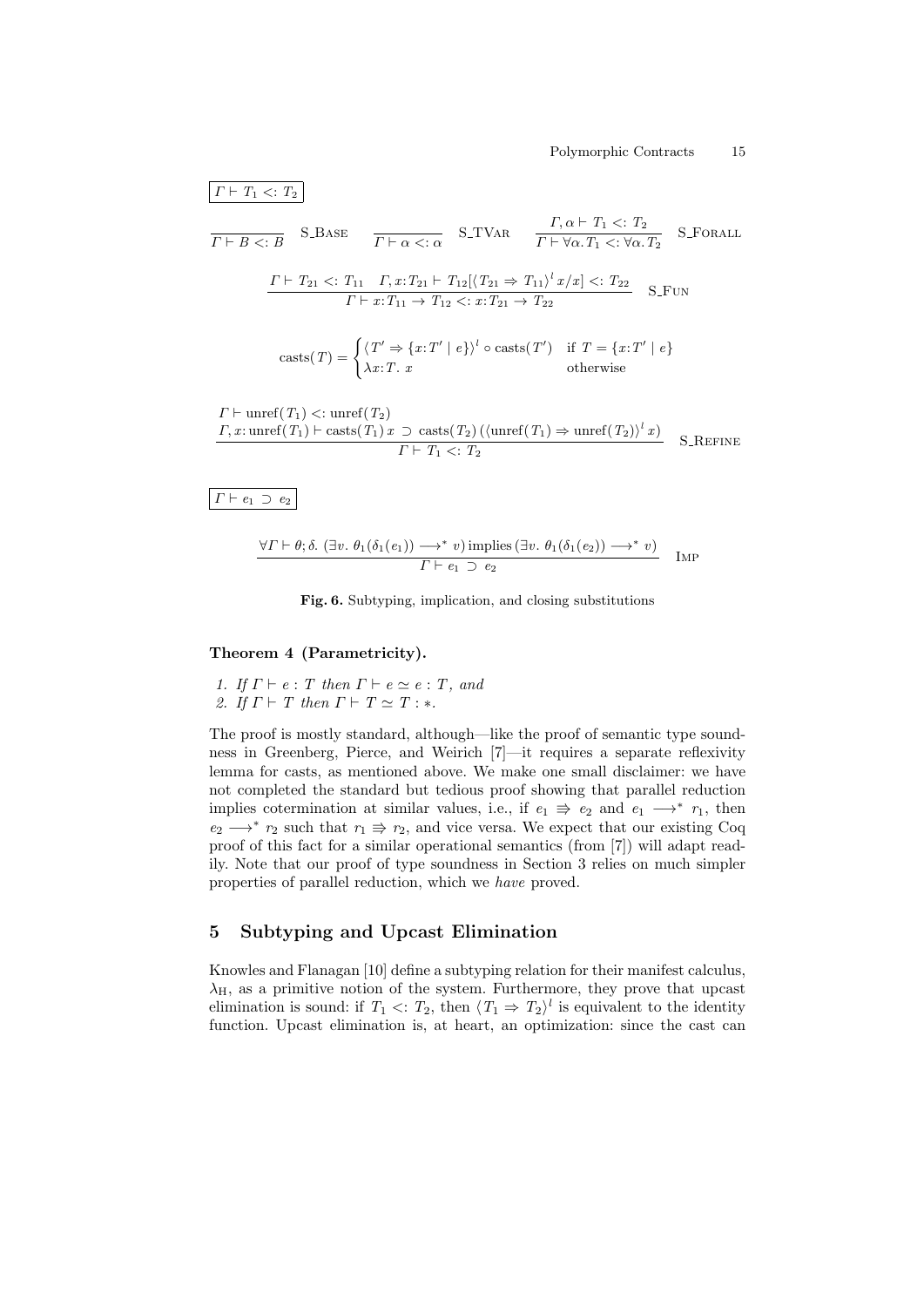never fail, there is no point in running it. We define a subtyping relation for  $F_H$ and prove that upcast elimination is sound. To be clear, the type system of  $F_H$ doesn't have subtyping or a subsumption rule at all; we simply show that upcasts are logically related—and therefore contextually equivalent—to the identity.

We define subtyping in Figure 6. Our subtyping rules are similar to those in  $\lambda_{\rm H}$ . The first three rules are standard. The rule for dependent function types is mostly usual: contravariant on argument types and covariant on return types. Here, we need to be careful about the type of x. Return types  $T_{12}$  and  $T_{22}$ should be compared under the assumption that x has  $T_{21}$ , which is a subtype of the other argument type  $T_{11}$  [4]. However, x in  $T_{12}$  has a different type, i.e.,  $T_{11}$ , so we need to insert a cast to keep the subtyping relation well typed—F<sub>H</sub> doesn't have subsumption!

Our rule for subtyping of refinements differs substantially from  $\lambda_{H}$ 's, mostly because  $F_H$  allows refinements of arbitrary types, while  $\lambda_H$  only refines base types. The S\_REFINE rule essentially says  $T_1$  is a subtype of  $T_2$  if (1)  $T_1$  without the (outermost) refinements is a subtype of  $T_2$  without the (outermost) refinements, and (2) for any v of type unref( $T_1$ ), if casts( $T_1$ ) v reduces to a value, so does casts(T<sub>2</sub>)  $\langle$ unref(T<sub>1</sub>)  $\Rightarrow$  unref(T<sub>2</sub>) $\rangle$ <sup>l</sup> v, for any l. The intuition behind the second condition is that, for  $T_1$  to be a subtype of  $T_2$ , the predicates in  $T_1$  (combined by conjunction) should be stronger than those in  $T_2$ . Recall that casts $(T)$  is defined in Figure 6 as the composition of casts necessary to cast from unref(T) to T. So, if application of casts(T) to a value of unref(T) does not raise blame, then the value can be typed at  $T$  by repeated use of T\_EXACT.

If the implication in S\_REFINE holds for a value v of type unref( $T_1$ ), then either: (1) v did not pass the checks in casts( $T_1$ ), so this value is not in  $T_1$ ; or (2) v passed the checks in casts( $T_1$ ) and  $\langle \text{unref}(T_1) \Rightarrow \text{unref}(T_2) \rangle^l v$  passed all of the checks in casts( $T_2$ ). So, if (1) or (2) hold for all values of type unref( $T_1$ ), then it means that all values of type  $T_1$  can be safely treated as if they had type  $T_2$ , i.e.,  $T_1$  a subtype of  $T_2$ .

Finally, we need a source of closing substitutions to compare the evaluation of the two casts. We use the closing substitutions from the logical relation at T as the source of "values of type  $T$ ". (Arbitrarily, we take the values and types from the left.) There is a similar situation in the manifest calculi of Knowles and Flanagan [10] and Greenberg, Pierce, and Weirich [7]. They both define a denotational semantics for use in their refinement subtyping rule—but they need to do so, in order to avoid a circularity. We have no such issues, and make the decision because it is expedient.

We formulate our implication judgment in terms of cotermination at values rather than cotermination at true (as in [7, 10]) because we have to contend with multiple layers of refinement in types—using cotermination at values reduces the amount of predicate bookkeeping we have to do.

Having defined subtyping, we are able to show that upcast elimination is sound.

**Lemma 5 (Upcast lemma).** If  $\Gamma \vdash T_1 \lt: T_2$  and  $\Gamma \vdash T_1$  and  $\Gamma \vdash T_2$ , then  $\Gamma \vdash \langle T_1 \Rightarrow T_2 \rangle^l \simeq \lambda x \colon T_1 \cdot x : T_1 \to T_2.$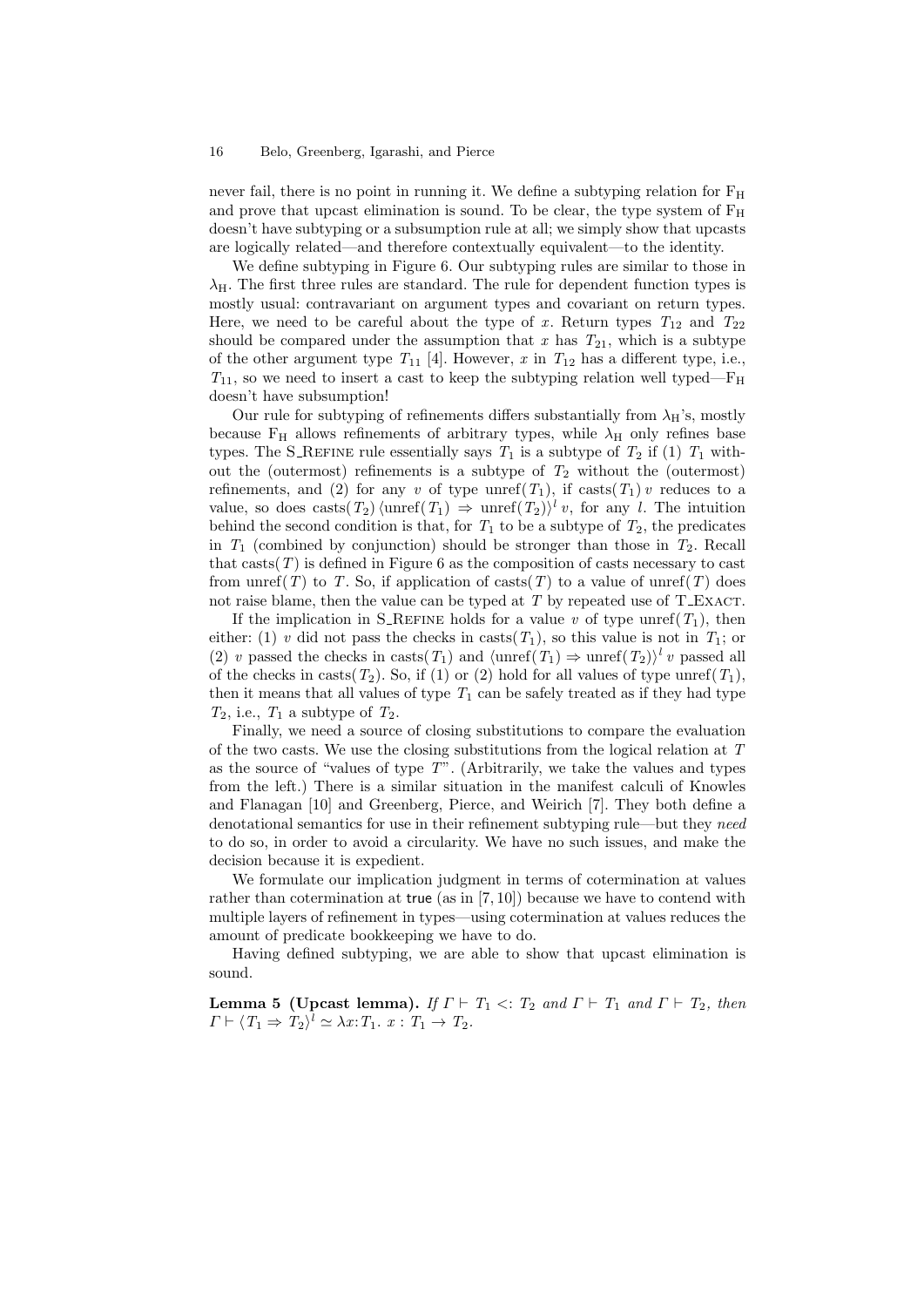### 6 Related Work

We discuss the related work in two parts. We first distinguish our work from the untyped contract systems that enforce parametric polymorphism dynamically, rather than statically as  $F_H$  does; we then discuss how  $F_H$  differs from existing manifest contract calculi in greater detail.

#### Dynamically checked polymorphism

The F<sub>H</sub> type system enforces parametricity with type abstractions and type variables, while refinements are dynamically checked. Another line of work omits refinements, seeking instead to dynamically enforce parametricity—typically with some form of sealing (à la Pierce and Sumii [13]).

Guha et al. [9] define contracts with polymorphic signatures, maintaining abstraction with sealed "coffers"; they do not prove parametricity. Matthews and Ahmed [11] prove parametricity for a polymorphic multi-language system with a similar policy. Ahmed et al. [2] prove parametricity for a gradual typing [15] calculus which enforces polymorphism with a set of global runtime seals. Ahmed et al. [3] define a polymorphic calculus for gradual typing, using local syntactic "barriers" instead of global seals. We believe that it is possible to combine  $F_H$  with the barrier calculus of Ahmed et al., yielding a polymorphic blame calculus [17]. We leave this to future work.

### Manifest systems

Wadler and Findler [17] gave a simple syntactic account of a calculus combining refinement types and gradual types [15]; they, like us, define subtyping post facto, proving theorems similar to the upcast lemma. They do not, however, support dependent function types. Gronski and Flanagan [8] compares non-dependent latent and manifest contract calculi.

Four existing manifest calculi have dependent function types (such as  $[6, 7]$ , 10, 12]) use subtyping and theorem provers as part of the definition of the type system. All four of these calculi have complicated metatheory. Ou et al. [12] restrict refinements and arguments of dependent functions to a conservative approximation of pure terms; they also place strong requirements on their prover. Knowles and Flanagan [10] as well as Greenberg, Pierce, and Weirich [7] use denotational semantics to give a firm foundation to Flanagan's earlier work [6]. We consider three systems in more detail: Knowles and Flanagan's  $\lambda_H$  (KF) [10]; Greenberg, Pierce, and Weirich's  $\lambda_H$  (GPW) [7]; and F<sub>H</sub>. The rest of this subsection addresses the differences between KF, GPW, and  $F_H$ .

In Section 1, we discussed in general terms some of the complexity that KF and GPW encountered. What made KF and GPW so complicated? Both systems share the same two impediments in the preservation proof: preservation after active checks and after congruence steps in the argument position of applications.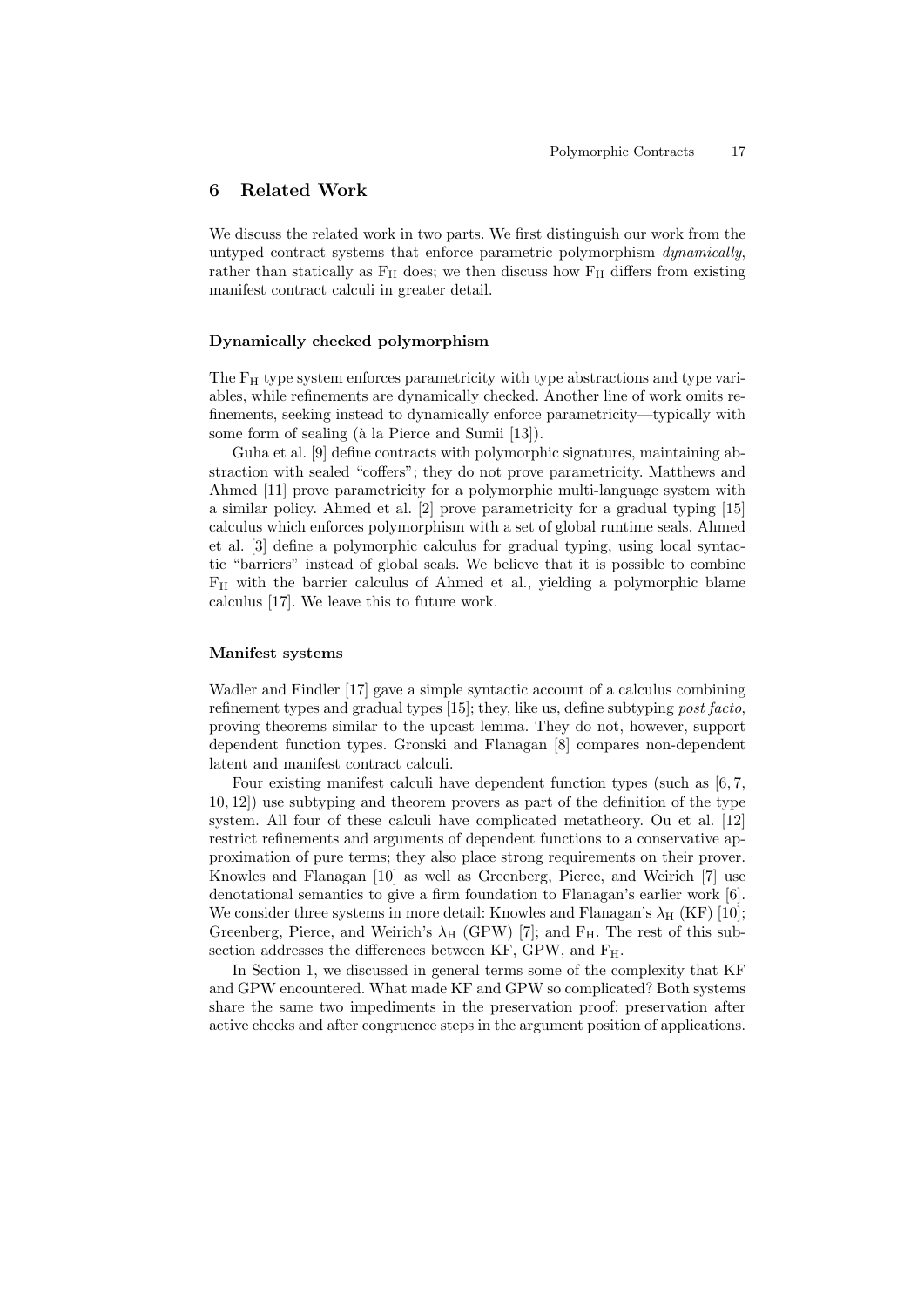KF and GPW resolve both of these with subtyping, using a rule like the following for refinements:<sup>3</sup>

$$
\frac{\forall \Gamma, x: \{x: B \mid \mathsf{true}\} \vdash \sigma. \ \sigma(e_1) \longrightarrow^* \mathsf{true} \mathsf{implies} \ \sigma(e_2) \longrightarrow^* \mathsf{true}}{\Gamma \vdash \{x: B \mid e_1\} <: \{x: B \mid e_2\}}
$$

Subtyping and the requirement that constants be assigned most specific types, —i.e., if  $e[k/x]$  →\* true for  $k \in \mathcal{K}_B$  then  $\emptyset \vdash$  ty  $(k)$  <: {x:B | e}—are used to show preservation of active checks. The two systems use subtyping to relate substituted types in different ways. KF use full beta reduction, showing that subtyping is closed under reduction. GPW use call-by-value reduction, showing that subtyping is closed under parallel reduction. Once these two difficulties are resolved, both preservation proofs are standard, given appropriate subtyping inversion lemmas.

So much for subtyping. Why do KF and GPW need denotational semantics? Spelled out pedantically, the subtyping rule above has the following premise:

$$
\forall \sigma. \ \varGamma, x: \{x: B \mid \mathsf{true}\} \vdash \sigma \text{ implies } (\sigma(e_1) \longrightarrow^* \mathsf{true} \text{ implies } \sigma(e_2) \longrightarrow^* \mathsf{true})
$$

That is, the well formedness of the closing substitution  $\sigma$  is in a negative position. Where do closing substitutions come from? We cannot use the typing judgment itself, as this would be ill-defined: term typing requires subtyping via subsumption; subtyping requires closing substitutions in a negative position via the refinement case; but closing substitutions require typing. We need another source of values: hence, denotational semantics. Both KF and GPW define syntactic term models of types to use as a source of values for closing substitutions, though the specifics differ.

After adding subtyping and denotational semantics, both KF and GPW are well defined and have syntactic proofs of type soundness. But in the process of proving syntactic type soundness, both languages proved semantic soundness theorems:

$$
\Gamma \vdash e : T
$$
 implies  $\forall \Gamma \vdash \sigma, \ \sigma(e) \in [\![\sigma(T)]\!]$ 

This theorem suffices for soundness of the language... so why bother with a syntactic proof? In light of this, GPW only proves semantic soundness. The situation in KF and GPW is unsatisfying: the syntactic proof of type soundness motivated subtyping, which motivated denotational semantics, which obviated the need for syntactic proof. Beyond this, the proofs are hard to scale: adding in polymorphism or state is a non-trivial task, since we must—before defining the type system!—construct an appropriate denotational semantics, which itself depends on our evaluation relation.

F<sup>H</sup> solves the problem by avoiding subtyping—which is what forced the presence of closing substitutions and denotational semantics in the first place. The first issue in preservation—that of preserving refinement types after checks have finished—was resolved in KF and GPW with subtyping. We instead resolve it

<sup>3</sup> Readers familiar with the systems will recognize that we've folded the implication judgment into the relevant subtyping rule.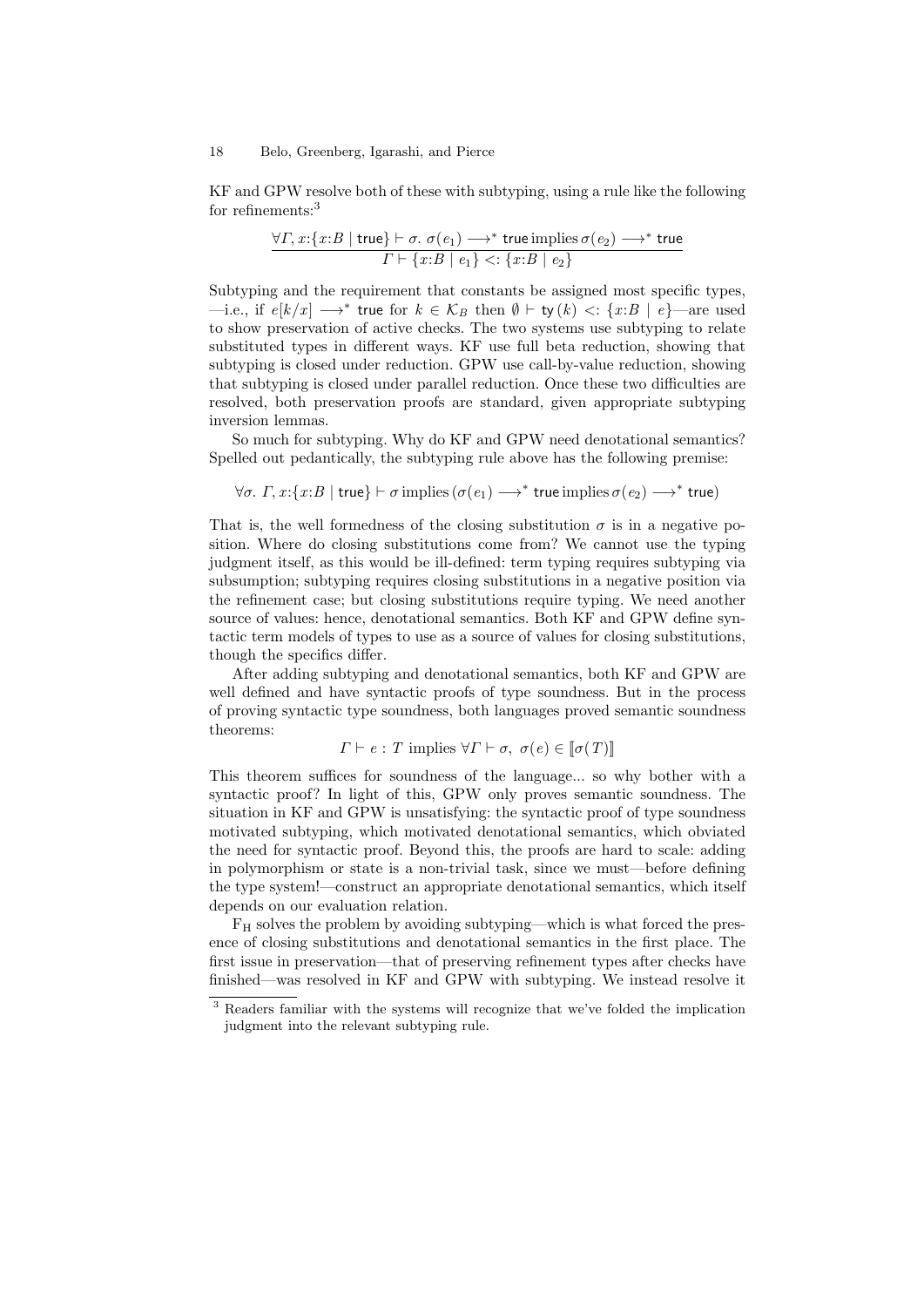with a runtime rule that allows us to type values with any refinement they satisfy:

$$
\frac{\vdash \Gamma \qquad \emptyset \vdash v : T \qquad \emptyset \vdash \{x : T \mid e\} \qquad e[v/x] \longrightarrow^* \text{true}}{\Gamma \vdash v : \{x : T \mid e\}} \qquad \text{T\_EXACT}
$$

Adding this rule eliminates one use of subtyping as well as the "most-specific type" restriction. If we "bit the bullet" and allowed non-empty contexts in T\_EXACT, then we would need to apply a closing substitution to  $e[v/x]$  before checking if it reduces to true. But the circularity in subtyping alluded to in Section 1 was caused by closing substitutions; we must avoid them! The second issue in preservation—that of conversion between  $T_2[e_2/x]$  and  $T_2[e'_2/x]$ —can be resolved in a similar fashion. We define another runtime rule that allows us to convert types:

$$
\frac{\vdash \Gamma \qquad \emptyset \vdash e : T \qquad \emptyset \vdash T' \qquad T \equiv T'}{\Gamma \vdash e : T'} \quad \text{T\_Conv}
$$

The conversion we use,  $\equiv$ , is defined as the symmetric, transitive closure of CBV-respecting parallel reduction. This is only as much equivalence as we need: if  $e_2 \longrightarrow e'_2$ , then  $T_2[e_2/x] \equiv T_2[e'_2/x]$ . These two rules suffice to keep subtyping out of  $F_H$ , which in turn avoids denotational semantics.

# 7 Future Work

We presented a simpler approach to manifest contract calculi, which we applied to construct  $F_H$ , a parametrically polymorphic manifest contract calculus. We hope to extend  $F_H$  with barriers for dynamically checked polymorphism [3], and with general recursion and state. (Though we acknowledge that state is a difficult open problem.) We also hope that  $F_H$ 's operational semantics and (relatively) simple type system will help developers implement contracts.

### Acknowledgments

Stephanie Weirich provided many insights throughout. Jianzhou Zhao's help with parametricity was invaluable; and a conversation about parametricity with Amal Ahmed and Stephanie Weirich was particularly illuminating. This work was supported in part by the National Science Foundation under grant 0915671, Contracts for Precise Types, in part by the JSPS Grant-in-Aid for Young Scientists (A) No. 21680002, and in part by the Portuguese Foundation for Science and Technology, POPH - QREN, under grant SFRH / BPD / 46065 / 2008.

### References

1. PLT Racket Contracts, http://pre.plt-scheme.org/docs/html/guide/contracts.html